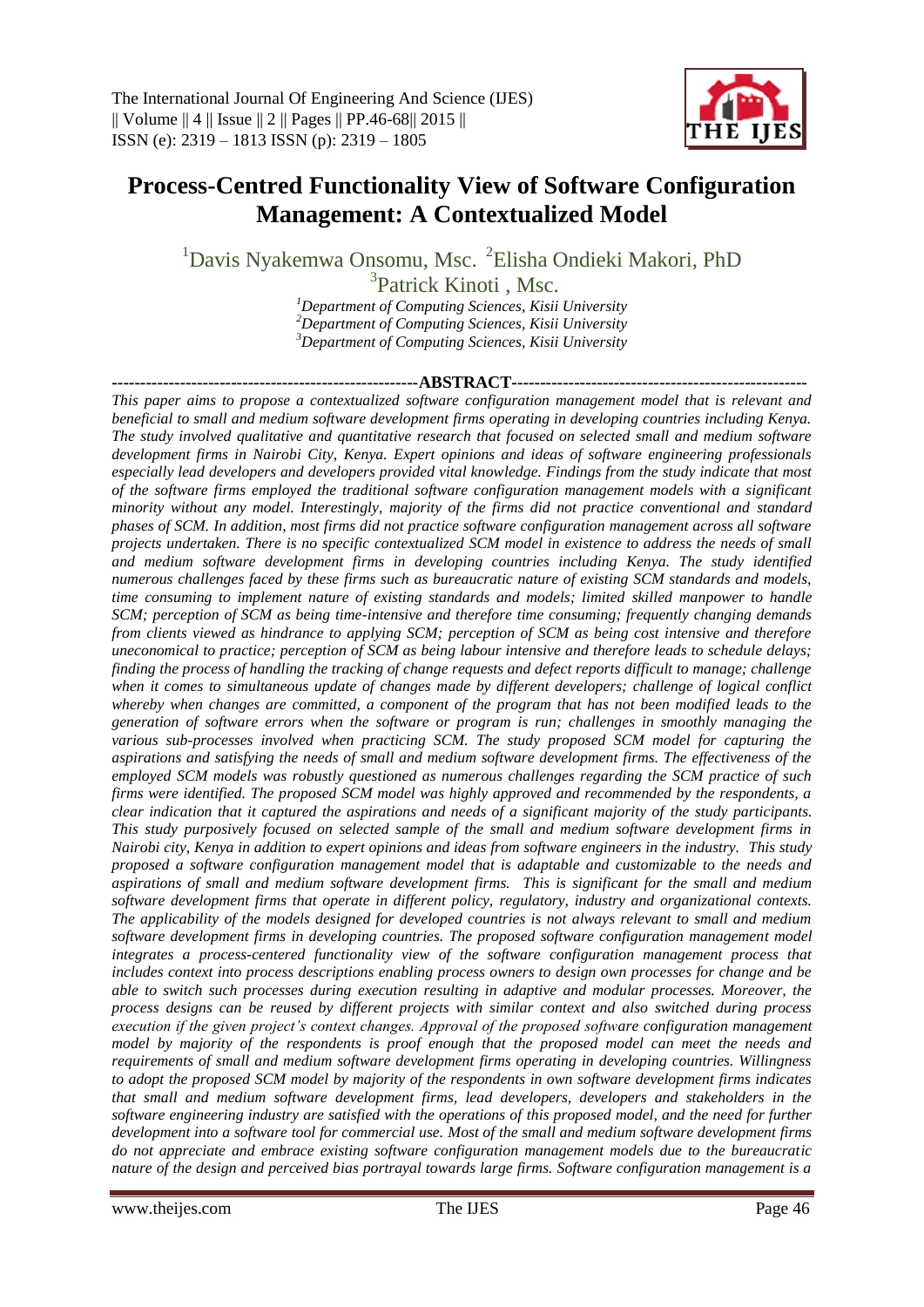*key component in the general software engineering process to useful realization of quality software and software products. As a result, there is need to address this particular gap by proposing a contextualized software configuration management model for small and medium software development firms, more so in developing countries. Such firms operate in different policy, regulatory, industry and organizational contexts, and as a result, the applicability of the models designed for developed countries is not always relevant to these firms. There is need to develop a software configuration management model that is relevant to the needs and demands of small and medium software development firms in developing countries including Kenya.*

*Keywords: Contextualized, functionality view, context definition, process sequence, process abstraction, solid processes.*

| Date of Submission: 1 September 2014 |  | Date of Accepted: 06 March.2015 |
|--------------------------------------|--|---------------------------------|
|                                      |  |                                 |

#### **I. INTRODUCTION**

Studies indicate that various software configuration management models have been proposed in developed countries such as China, United States of America, Brazil and Denmark. The models have been developed using different architectures and include: component-based software development, POEM, Odyssey-VCS and Ragnarok architectural model (Mei, Zhang & Yang, 2002; Lin & Reiss, 1995; Murta et al, 2007; Christensen, 1999). Component-based software development model was designed to support software development process together with traditional software configuration management in order to solve issues in management of logical software constituents and relationships. The United States of America, POEM, software configuration management model, stores large software artifacts such as source code, object code and documents as files in the underlying file system without allowing users to directly access files and directories of the underlying file system. The Odyssey-VCS model proposed and designed in Brazil, is the integrated software configuration management model for unified modelling language models. This model composes of version control system and two complementary components: customizable change control system and traceability link detection tool that uses data mining to discover change traces among versioned UML model elements and provides the rationale of change traces, automatically collected from the integrated SCM infrastructure. This model is focused towards software configuration management on software developed using fine-grained UML model elements (Murta et al, 2007). In Denmark, Ragnarok architectural Model allows tight version control and configuration management of the architecture of the software system. The model takes the logical software architecture as the starting point and uses this structure to drive the version-and-configuration control process. Ragnarok places strong emphasis on reproducibility of configurations and architectural changes. In addition, this model emphasizes the application to the handling of software with evolving architecture tendency, (Christensen, 1999). Findings reveal that most of the software configuration management models in existence in the world today, evolved completely independent of each other, based on the needs of the unique platforms design and perceived ways in which the software was developed in respective environments. Many companies created home-grown SCM models to meet own specific needs while software vendors responded with a plethora of models, most with bias towards single platform or context (Cravino et al, 2009).

In some developing countries including Kenya, different studies show that there is lack of software configuration management model that specifically addresses the needs of small software development firms (Pino, Garcia & Piattni, 2009; Mohan et al, 2008; Er & Erbas, 2010; Kogel, 2008). Small and medium software development firms in developing countries operate in different policy, regulatory, industry and organizational contexts.

Additionally, the applicability of the models designed for developed countries is not always relevant to small and medium software development firms in developing countries. In addition, there is a lack of a software configuration management model that looks at the SCM practice from a process-centered functionality area view of configuration management functionality requirements with an aim of providing a contextualized approach for small software development firms in addressing pertinent issues, problems and weaknesses inherent in existing SCM models and even systems (Humble & Farley,2010; Balamuralidhar & Prasad,2011; Ochuodho & Brown,1991; Hong et al,2002; Rosenblum& Krishnamurthy,1991).

There are four traditional standard SCM models in existence from which SCM models accepted and applied in business organizations today as exemplified by Feiler (2010) and identified in the literature (Sovran et al, 2011; Dix & Gongora, 2011; Rodriguez et al, 2011; Rubin et al, 2008; Zhu et al, 2011; Kaur & Singh, 2011): the check-out/check-in, composition, long transaction and change set. The classification is based on certain patterns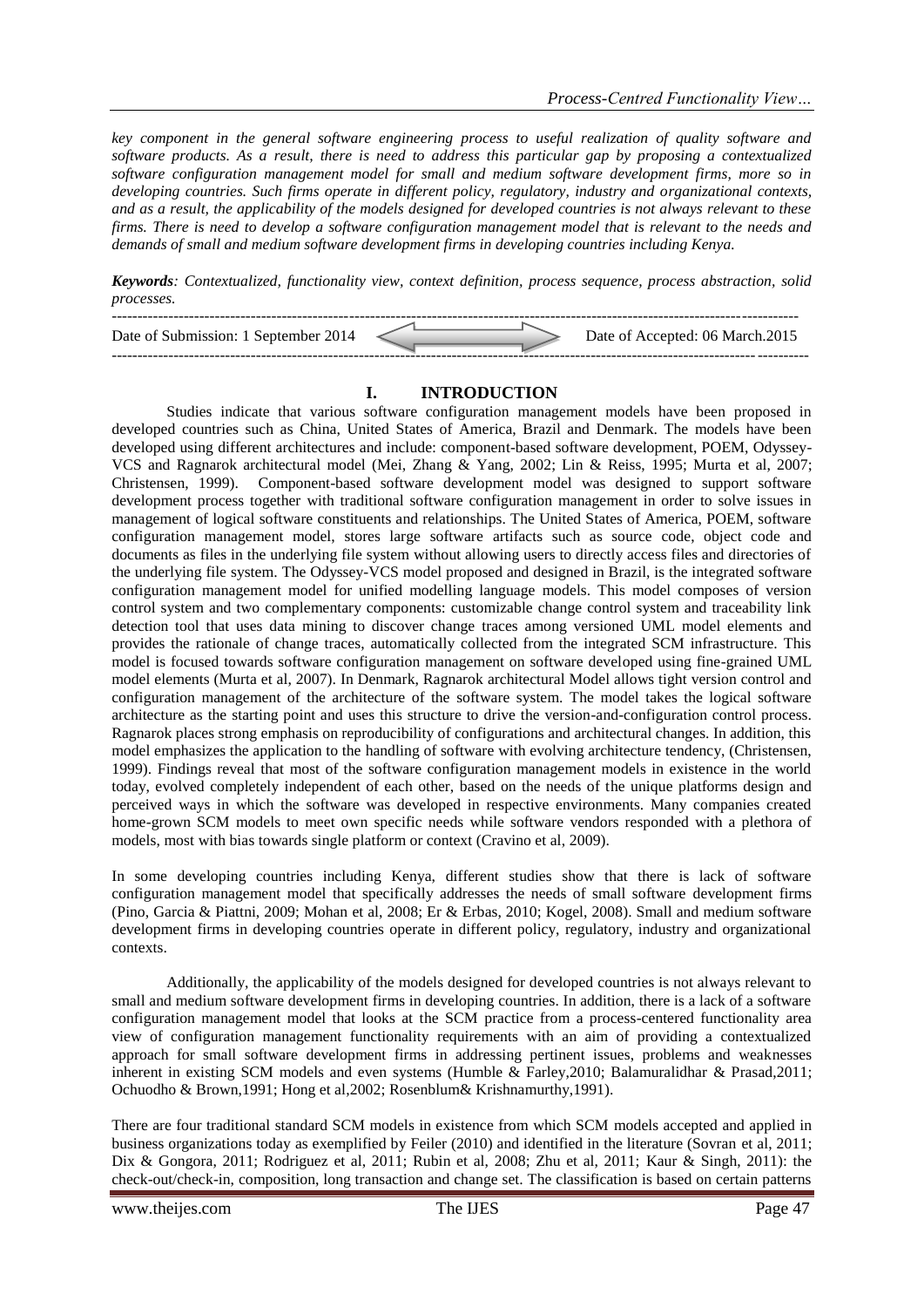observed in support of the repository which is the centralized library, that consists of objects that are under configuration management control. Most SCM systems today are essentially based on any one of these models. Despite this, this study has identified paramount weaknesses in these four models and hence shall capitalize on the same to yield contextualized software configuration management model that is specific to the needs of small and medium software development firms in developing countries.

#### **Statement of the Problem**

In the current era, small and medium software development companies form large population out of the total number of software companies in the world. Start-up companies play significant role in the booming software economy, although literature discussing the issues of small and medium software development firms in terms of software configuration management process or methods is virtually non-existent.

One of the greatest difficulties in applying software configuration management in small companies is the unawareness of the importance of that activity and, sometimes, the idea that the task is a bureaucratic service that only produces delays.

There is evidence that majority of small and medium software firms are not adopting existing standards, perceiving the standards as being oriented towards large organizations. Existing standards and models are more complex for small enterprises to comprehend owing to inadequate availability of skills and resources. Studies show that small and medium firms' negative perceptions of process model standards are primarily driven by negative views of cost, documentation and bureaucracy. Different studies indicate lack of software configuration management model that specifically addresses the needs of small and medium software development firms especially in developing countries (Pino, Garcia & Piattni, 2009; Mohan et al, 2008; Er & Erbas, 2010; Kogel, 2008).

Small and medium software development firms in developing countries operate in different business environment that is not always conducive for the applicability of the models designed for developed countries. Additionally, there is lack of software configuration management model that looks at the SCM practice from process-centered functionality area view of configuration management functionality requirements in relation to providing contextualized approach for small and medium software development firms in addressing pertinent issues, problems and weaknesses inherent in existing models and even systems (Humble & Farley,2010; Balamuralidhar & Prasad,2011; Ochuodho & Brown,1991; Hong et al, 2002; Rosenblum & Krishnamurthy,1991).

### **Purpose of the Study**

The main objective of this study was to propose software configuration management model that is suited to the needs and captures the aspirations of small and medium software development firms in developing countries including Kenya.

### **Objectives of the Study**

- i. Propose contextualized SCM model that is relevant and beneficial to small and medium software firms in Kenya and other developing countries.
- ii. Evaluate the effectiveness of the proposed contextualized SCM model in small and medium software firms.

### **Research Question**

- i. To what extent is the proposed SCM model relevant and beneficial to small and medium software firms in Kenya and other developing countries?
- ii. To what extent is the proposed SCM model effective to small and medium software firms?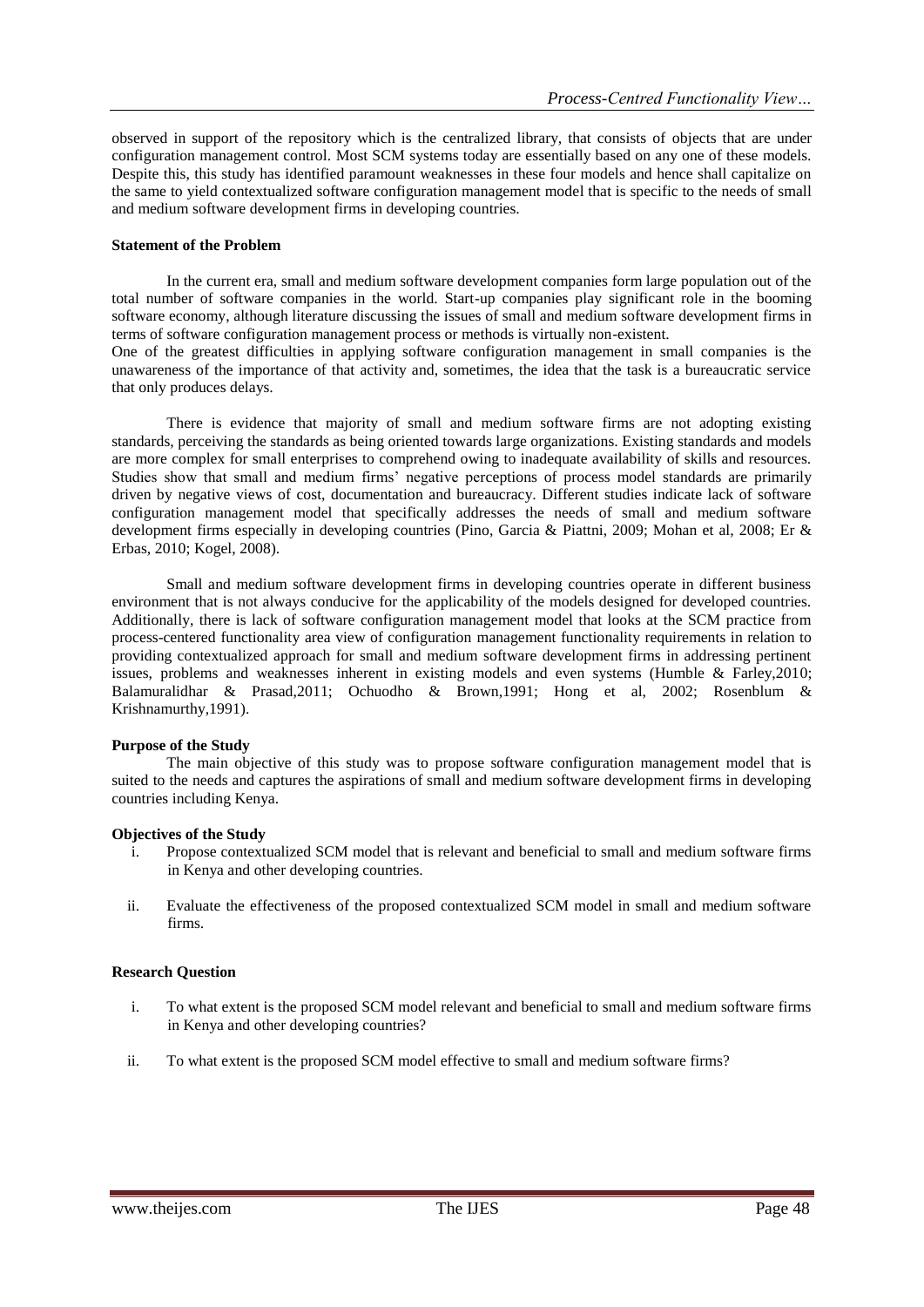# **II. LITERATURE SURVEY**

#### **2.1 Research Gaps in Existing SCM Models**

Existing models have numerous challenges or research gaps as noted by various authors grouped as process functionality, auditing functionality, accounting functionality and controlling functionality.

#### **2.1.1 Process Functionality**

Process functionality involves a number of aspects such as clear definition of processes, support and indiscipline indistinction, invalidated effectiveness of life cycle support, unclear task management process, informational indecisions in tool use and invalidation of automated workflow systems.

In the aspect of clear definition of processes**,** although every SCM system comes with built-in process in the small (check-out/ check-in cycle and long transactions), the degree to which large scale processes are supported varies. Professional experience advises that the big leap forward is the clear definition of software processes. Use of tools is beneficial only if the tools are really supportive although such tools take the role of bureaucrats increasing the number of required interactions for the developers. SCM systems that are too rigid in enforcing the process are cursed by developers and reduce effectiveness (Fruhauf & Zeller, 1999; Loumos et al, 2010; Aiello & Sachs, 2010; Berzisa & Grabis, 2011).Resource implications – particularly that of management time – mean that the implementation process is markedly more taxing for small and medium enterprises than large companies. Consequently, well-designed development process, with clear focus and effective process management improves efficiency and the likelihood of success, (Hudson et al, 2001).

In relation to support and discipline indistinction, the distinction between support (use of tools) and discipline (use of standard) remains to be validated in existing SCM models (Schmidt, 2012).The SCM automated tools used for the project and described in the software configuration management plan need to be compatible with the software engineering environment development or maintenance occurs. SCM tools offer wide range of capabilities, and the most useful tool set for supporting the engineering and management environment has to be chosen from among other available tool sets (IEEE Standard for SCM Plans, 1990).

In the context of quality, SMEs are finding it hard to distinguish between use of tools and use of standards as the requirement for marketing rather than for quality reasons. As a result SMEs in particular are not benefiting sufficiently from the quality industry, and thus, affecting the quality of products and services, confusing the system and displaying alarming lack of appreciation (Jones et al, 2010; Schmidt, 2012; European Telecommunications Standards Institute, 2011).

In invalidated effectiveness of life cycle support, one failure of existing SCM models is that the effectiveness of life cycle support has not been validated. The distinction between support and discipline, and thus, the effectiveness of life cycle support remains to be validated (Fruhauf & Zeller, 1999; Chen et al, 2011; Weinreich & Buchgeher, 2012; Crowston et al, 2012). Software SMEs view life-cycle support as being infeasible (overly time-consuming or costly to implement) rather than non-beneficial. Unlike the high-process focus in life cycle support, SMEs often adopt low process focus electing only to implement process improvements in response to negative business events (Clarke et al, 2010; Baddoo & Hall, 2010; Clarke et al, 2011).

In the aspect of unclear task management process, rather than enforcing activities, more advanced SCM systems offer means to track current and pending processes. Task management is the area overlapping with (project) management. If tools are used then there is need to carefully decide the type of information to be kept in the SCM model and the project management tool. Tight coupling of work activities with the state control of the work results leads to sluggish SCM systems (Fruhauf & Zeller, 1999; Klosterboer, 2010; Sarma & Hoek, 2008); therefore, in the existing models, task management is not clear. Considering evidence of important software process improvement occurring to the system life cycle, SMEs find it difficult to distinguish between task management and project management. This can be the case where there is SCM-specific process that has corresponding parent project level process, for example, the configuration identification and the software configuration identification process. There is strong overlap between task management and project management processes (Clarke et al, 2010; Baddoo & Hall, 2010; Clarke et al, 2011).

Regarding informational indecisions in tool use, task management is the area overlapping with (project) management. If tools are used, then there is need to carefully decide the type of information to be kept in the SCM model and project management tool. Failure of existing SCM models involves where the SCM tools used, is not carefully decided which type of information is kept in the model and project management tool (Fruhauf & Zeller, 1999; Heer et al, 2010; Dabbish et al,2010).

Most SMEs share characteristics that distinguish them from large enterprises. In contradiction, such characteristics may also impose restrictions on such firms' economic, human and technological aspects such as technology adoption (Rivas et al, 2010).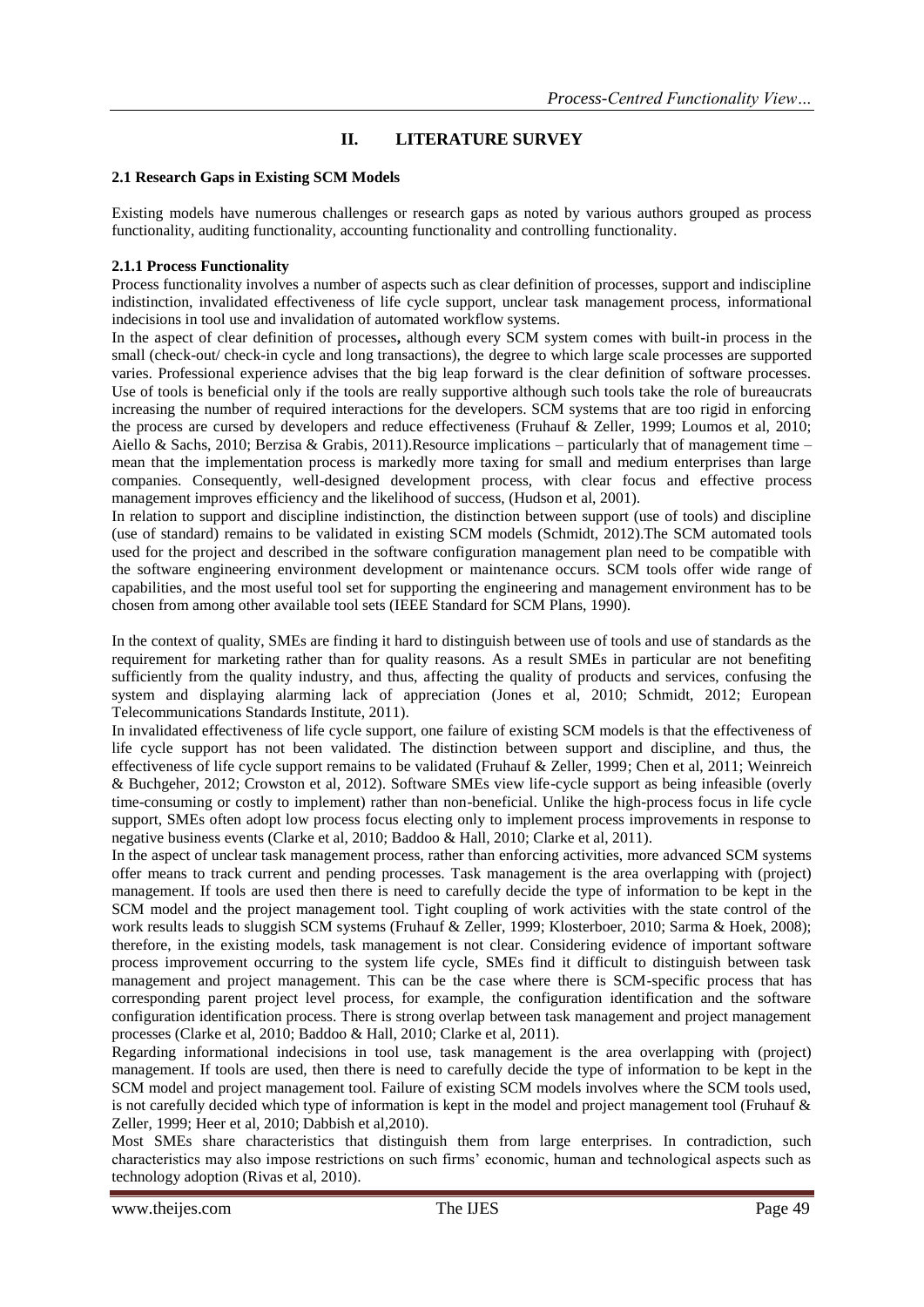In invalidation of automated workflow systems, ultimate process support is achieved with automated workflow systems. To the contrary, such systems are not yet validated raising queries on how such systems handle workflow automatically. In practice, work flow is typically organized by informal communication. Most SCM systems support triggers that are associated with specific events like automatic notification by e-mail whenever change occurred. These communication features are well-understood, cheap and effective means for simple work flow support (Wang et al, 2012; Elmroth et al, 2010; Fruhauf & Zeller, 1999).One weakness or failure of existing SCM models is that automated workflow systems that achieve ultimate process support need to be validated. Workflow system that achieves process support in software SMEs is evidently deficient giving room for non-validation of processes within business operations that may hamper process improvement initiatives (Yahaya et al, 2012 & Ozcelik, 2010).

### **2.1.2 Auditing Functionality**

Auditing functionality involves the aspect of traceability of related documents that is lacking in existing SCM models. Queries are raised on how changes during implementation can be traced back to the design phase and the requirements phase. Further queries have been raised regarding the relationship between changes in implementation and in documentation.

Every SCM system provides mature and widely used features to inquire about the change history of specific configuration items. In contrast, the unsolved problem is the traceability of related documents although changebased versioning or activity-based SCM (Micallef & Clemm, 1996), allows these changes to be associated with each other. There is still room for improvement in this particular aspect (Anquetil et al, 2010; Mader et al, 2012; Fruhauf & Zeller, 1999).Software configuration status accounting is the record keeping and reporting activity performed by the configuration librarian to maintain the traceability of changes and product versions. This may not be applicable in majority of software SMEs since such firms tend to view the procedure as overly bureaucratic and time-consuming (Habra et al, 2011).

### **2.1.3 Accounting Functionality**

Accounting functionality involves the aspect of deficiencies in tagging. Accounting facilities let users (and managers) inquire about the status of the product. SCM systems at least allow classifying components and versions according to specific properties (experimental, proposed or stable). Consequently, existing SCM models are facing pending problems in the simple tagging method used to facilitate the classification of components and versions according to specific properties (experimental, proposal or stable) (Fruhauf & Zeller, 1999; Treude & Storey, 2009; Kim & Youn, 2010).Software SMEs disregard the techniques and procedures that guarantee proper tagging used to facilitate classification of versions and components during software status accounting of the SCM. This results in misclassification of versions that undermines version and component traceability (Habra et al, 2011; Ozcelik, 2010; Yahaya et al, 2012).

### **2.1.4 Controlling Functionality**

Controlling functionality involves the aspect of failed control processes. Tracking of change requests and defect reports is at the heart of the maintenance process, starting as soon as independent testing begins. The process of handling these, especially responsibility for decisions and definitions of records to be kept, determines the responsiveness of the organization on user needs. In small organizations, simple Excel sheet provides enough support, however, bigger organizations require elaborated database with dedicated queries, failure in existing SCM models. Tracking of product defects is significant SCM topic that provides immediate insight on the current product quality. Bug-tracking tools frequently come as standalone tools, from the freely available GNATS system to elaborated commercial systems. On the contrary, the integration with SCM repositories as well as automated testing facilities still leaves a lot to be desired, raising challenges for SCM vendors and researchers (Rupareila, 2010; Chen & Chen, 2009; Fruhauf & Zeller, 1999).Software SMEs are evidently noted for casually handling the issue of change request tracking and this undermines the quality of the final software product considerably (Rivas et al, 2010; Mader & Gotel, 2012; Loumos et al, 2010).

### **2.2 Other Research Gaps in Existing SCM Models**

Other challenges or research gaps identified in SCM Models are explained as follows: In the aspect of mismanagement of change requests, advanced SCM systems (Whitgift, 2001) offer elaborated management of change requests. The effectiveness of the process remains to be validated, although improvements are more likely to come from SCM vendors than from SCM researchers (Hadden, 1998 & Fruhauf & Zeller, 1999). The effectiveness of the elaborated management of change requests whereby the whole development process is organized along the processing of change requests as depicted in the LIFESPAN SCM system/ model needs to be validated. Software SMEs are evidently noted for casually handling the issue of change request tracking and this undermines the quality of the final software product considerably (Rivas et al, 2010; Mader & Gotel, 2012; Loumos et al, 2010).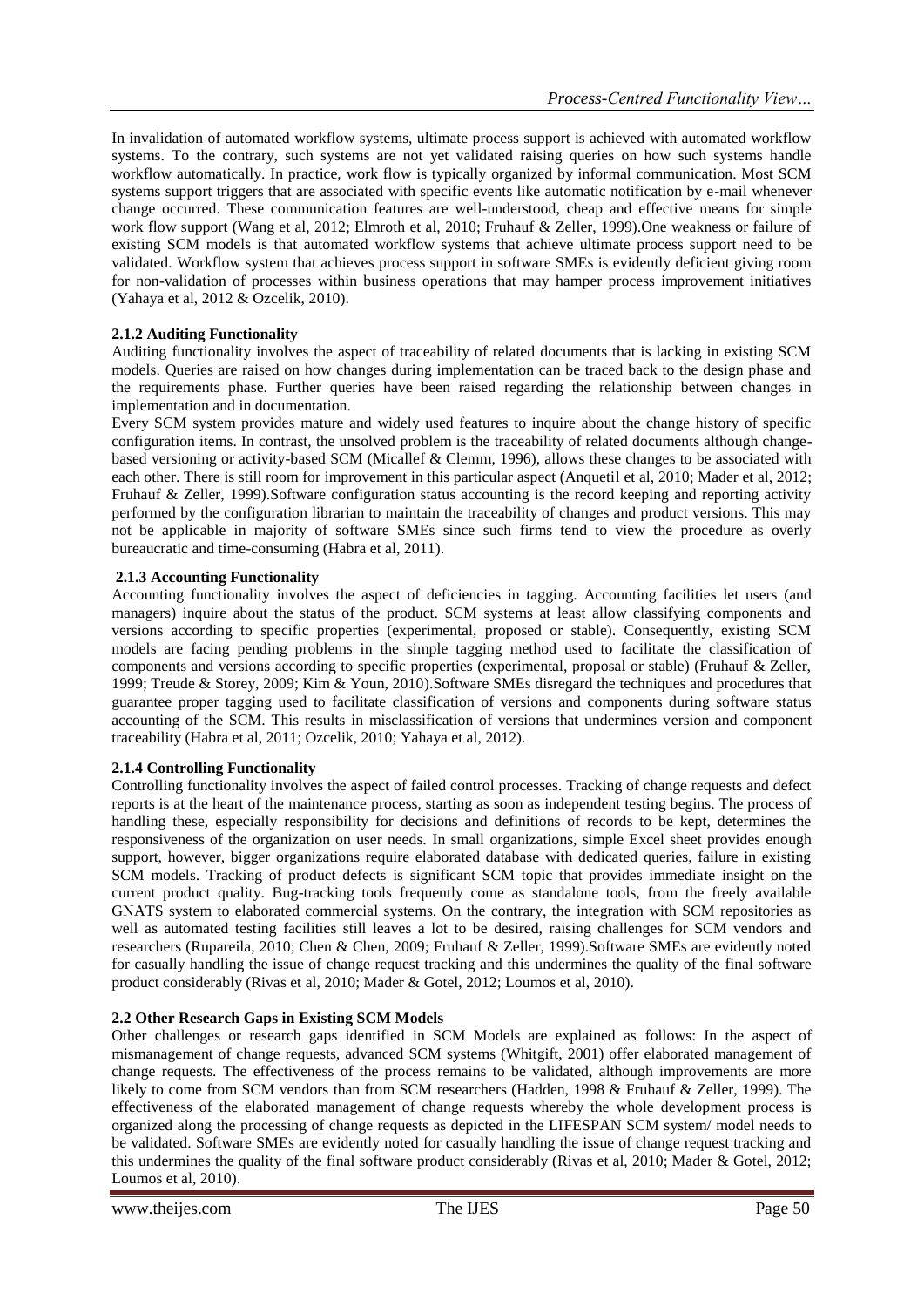Disintegration of interfacing processes is where advanced SCM models like LIFESPAN offer elaborated management of change requests where the whole development process is organized along the processing of change requests. The effectiveness of the process remains to be validated by existing SCM models. Tracking of product defects provides immediate insight on the current product quality, however, the integration with SCM repositories as well as automated testing facilities still leaves a lot to be desired which is failure on the part of existing SCM models (Biffl & Schatten, 2009; Fruhauf & Zeller,1999; Bose et al, 2008).

Integration of product defects tracking, SCM repositories and testing facilities is an area of concern in software SMEs that hampers collaborative software development when in absence, more so in distributed environment like that of small scale offshore software development projects (Boden et al, 2008; Katchow et al, 2011; Duhan et al, 2012).Existing SCM models have not been integrated with the organization's business process (especially the software development process) and this is the failure on the part of the existing SCM models (Aiello  $\&$ Sachs, 2010 & Moser et al, 2010). SCM systems and the business process are regarded as two different entities more so in small and medium software SMEs. This may lead to the SCM process that does not bear relevance to the SME's business agenda leading to the subsequent withdrawal from business operations. This may undermine the quality of the final software product (Clarke et al, 2010; Loumos et al, 2010; Clarke et al, 2011).

In inflexibility of SCM models, the software organizations should employ various software tools for completing projects properly (in terms of budget, schedule and quality) according to defined software process. The necessity of using tools for software development is increasing steadily due to cost and schedule pressures on software projects and increasing complexity of projects in terms of management and technical aspects. Indeed, it is impossible to perform most of the tasks without the use of corresponding tools. As the use and importance of these tools is increasing, the integration of tools becomes an issue under consideration.

The integration of such tools enabling the streamlining of individual tools by providing sharing of data and methods among applications (Nalbant, 2004).There exist studies regarding the integration of these tools, although these studies are not in the desired level (Forte, 1989 & Sharon & Bell, 2000). These studies focus on the achievement of collaborative working of tools with each other. On the contrary, the need for the integration to collect and unify high-level operational information in order to enable quantitative management (planning, execution, monitoring) of software projects, remains uncovered (Nalbant, 2004).

The existing SCM systems/models were initially designed for bigger structures. The cost of evaluation process and its duration is disproportional to the available resources. The number of actors involved in the SCM process is very small and usually, one actor plays many roles. These factors compound to make flexibility of the SCM systems/models to blend with the software SME business process almost impossible (Aggarwal, 2012; Jimenez et al, 2010; Habra et al, 2011).

In the aspect of double maintenance, the problem occurs when the same version of a program, component or file has to be maintained in different places. With the growing maturity and increasingly powerful functionality of SCM systems, parallel development has become a norm rather than an exception. It is rare to find project in which locking is practiced (Sarma et al, 2007). Double maintenance is form of direct conflict and according to (Sarma et al, 2007), direct conflicts are caused by concurrent changes to the same artifact. Double maintenance is a problem to software SMEs as it leads to problematic issues of coordination and communication thus affecting productivity and product quality (Jimenez et al, 2010; Aggarwal, 2012; Duhan, 2012).

Simultaneous update is whereby the problem occurs when two developers check-out a component (Shamsaie & Habibi, 2011).The first developers commits modifications, while the second one checks-in the same, erasing the ones made by the first one. Simultaneous update occurs when two or more developers take the copy of the configuration item and make changes.

When the developer returns the modified configuration item to the master library, modifications made by developers who have returned own configuration item earlier are lost. Charge-out/charge-in or locking mechanism is required to prevent simultaneous update (ESA Board for Software Standardization and Control, 1995). Simultaneous update in software SMEs leads to substantial loss of time and computing resources as the work in question has to be re-done. This strains the already limited resources of the software SME and may affect productivity and product quality in the long run (Ghobakhloo et al, 2011; Alzaga & Martin, 2010; Jimenez et al, 2010).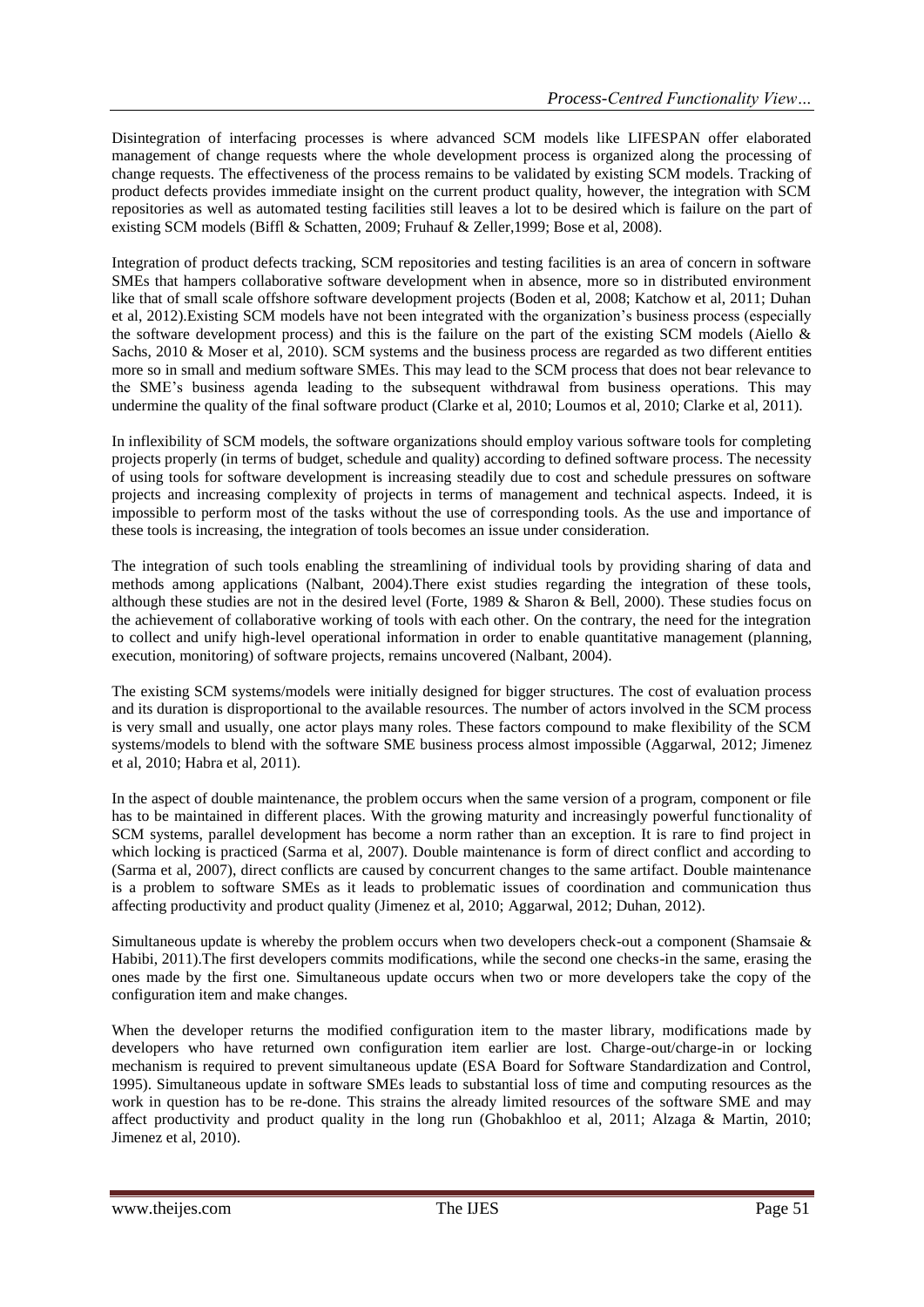In logical conflict, the problem occurs when changes are committed while the component or part of the program that has not been modified stops the changes from working (Priedhorsky & Terveen, 2011). The authors add that logical conflict may hamper the development of products in software SMEs leading to vast resourceconsumption in solving the subsequent problems encountered under such situations.

In the aspect of bad branching strategy, the problem is manifested when the complex branching strategy applied creates difficulties in knowing the purpose of each branch or how the branches should be merged. In addition, this also can lead to merge problems. In relation to studies conducted by Shihab et al (2012), branching plays major role in the development process of large software. Branches provide isolation so that multiple pieces of the software system can be modified in parallel without affecting each other during times of instability. The need to move code across branches introduces additional overhead whereby the branch in use can lead to integration failures due to conflicts or unseen dependencies. Branches are used extensively in commercial and open source development projects, however, the effects that different branch strategies have on software quality are not well understood. Merge problems as a result of bad branching strategy are common in software SMEs as these firms do not have clearly established structures to manage branching during the firms' software development process. This may lead to problems in productivity and product quality (Anquetil et al, 2010; Kaur & Singh, 2011; Ruparelia, 2010).

Users need to better understand configuration management processes in order to be able to demand better supportive implementations for such processes. This requires detailed definition of CM processes; understanding of how much control is to be enforced compared to how much guidance is to be given by the process manager; adequate implementations; and monitoring of how well the process is followed and where implementations can be made. Better understanding and implementation of process enables improved support for users in attaining higher quality of product, more time for being productive on creative tasks and better forecasting of software costs (Loumos et al, 2010; Aiello & Sachs, 2010; Berzisa & Grabis, 2011).Certain steps must be carried out in logical or orderly manner, but there is little automated guidance as to which steps should be done when. The order of commands in the menu suggests the command order, but this is really a simple guide. At any point in time user cannot immediately know the next step. Furthermore, to implement the process, more than step sequences (control flow) are needed and some semantic context required too. The configuration and change control (CCC) turnkey system keeps audit trail of the CCC commands that the user issues. On the spotlight is the fact that the audit trail for emergency fixes gives no indication whether any file was checked out and changed. Consequently, there is no data associated with the audit trail, only some logging of actions. This information may be insufficient for particular organization where simple mechanism for the audit trail is provided as customers may want semantic content in the audit trail. In regard to this, the process implementation involving control flow of commands and avoiding capturing of data state is likely to be insufficient for the customer (Loumos et al, 2010; Aiello & Sachs, 2010; Berzisa & Grabis, 2011).

### **III. CHALLENGES THIS STUDY ADDRESSED**

This study concentrated on the aspect of clear definition of processes in the process functionality requirement of SCM models. The following areas of weakness under this aspect were of major concern to this study, simultaneous update, logical conflict and tracking of change requests and defect reports.

In simultaneous update, charge-out/charge-in or locking mechanism is required to prevent simultaneous update. This study proposed the use of elements of the check-out/check-in model to prevent simultaneous update. Activities that use repository have long duration, while treating the entire activity as one transaction is impractical. Systems crashing during such an activity results in loss of days of work. As a result, the repository manager must support check-out and check-in of objects. The check-out operation copies the object from the shared repository into the user's private workspace. After working on the object, the user issues the check-in operation, which copies the object from the private workspace into the shared repository. Check-out and checkin execute as (separate) short transactions. Essentially, check-out sets a persistent lock on the object, which is released by check-in. Check-out should support shared and exclusive modes (Ghobakhloo et al, 2011; Alzaga & Martin, 2010; Jimenez et al 2010).

In logical conflict, this study proposed the embracement of elements of the long transaction model in order to address the problem of logical conflict. Transaction is started when making the change. The change is made in the workspace, which represents the working context and provides local data storage visible only within the scope of the workspace. This (workspace) may be mapped into the file system allowing transparent access to the repository for the development tools. The workspace consists of working configuration that are frozen states of previous working configurations. The working space originates from bound configuration in the repository or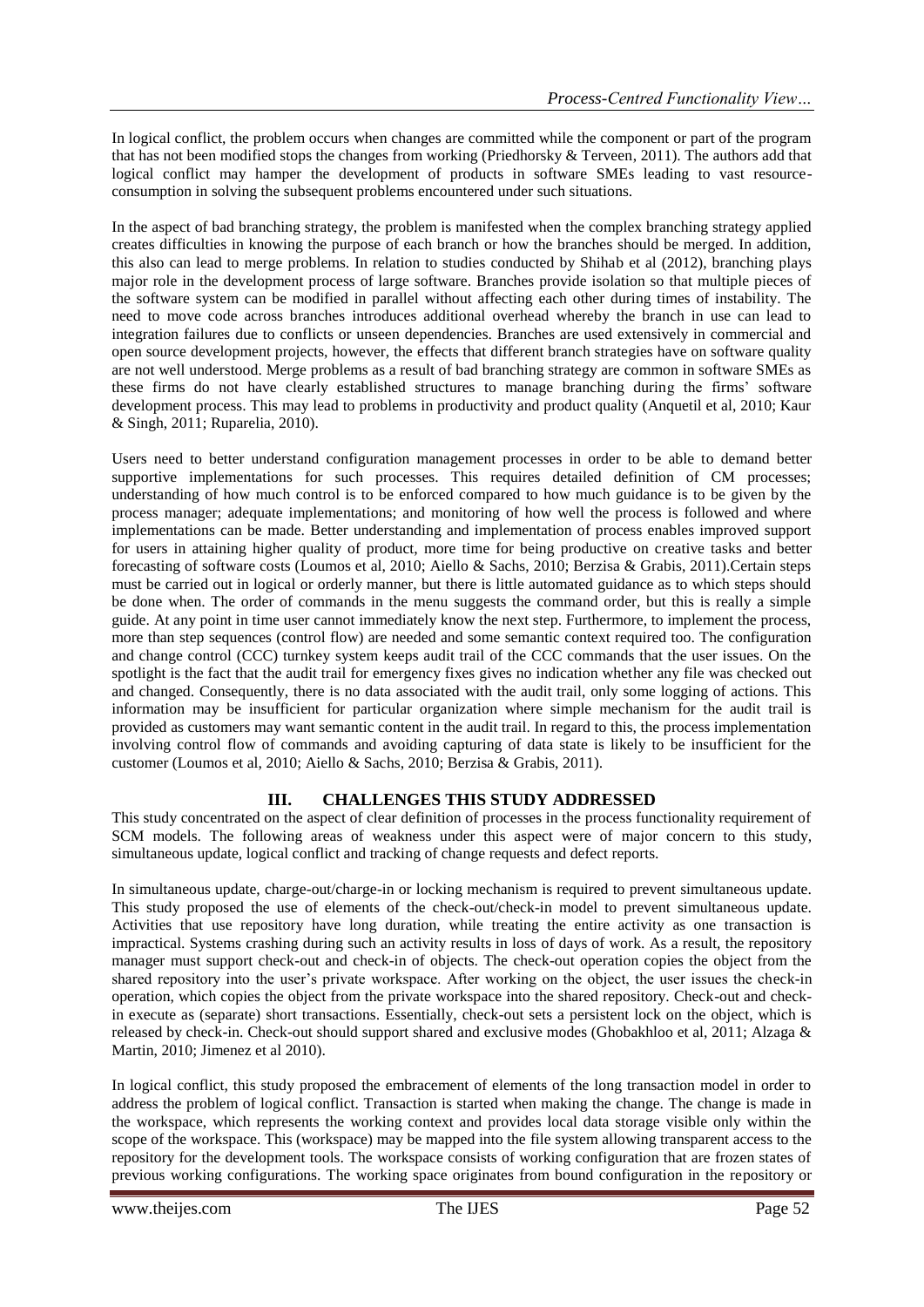preserved configuration of enclosing workspace. When the changes are finished, the transaction is committed, which effectively creates new version of the configuration in the repository or enclosing workspace and makes the changes visible outside the workspace. Finally, the workspace may be deleted or used for further changes. If the workspace originates from another workspace, the results is hierarchy of workspaces. The different levels in the hierarchy represent different levels of visibility. The bottom workspaces belong to the individual developers, one level up is the workspace for the team and the next level may be visible to the testing team and until the hierarchy ends to the repository (Priedhorsky & Terveen, 2011).

In the aspect of tracking of change requests (CRs) and defect reports (DRs), the change process begins when the need for the change occurs. The proposer of the change fills the change request form describing the change, reason, items and versions to be worked on. Each change request should also get an identification number. CRs go through the whole change process and shall be complemented with more information in each stage. After the CR has been initiated, it is evaluated and either approved or rejected by the configuration control board. After the evaluation, the configuration control board (CCB) may reject the CR and include the reason to the change request. If the CR is approved, it is delivered further for implementation. During the implementation of the change request, this study proposed that the change set model shall be applied, after which the process shall be verified (Rupareila, 2010; Chen & Chen, 2009; Fruhauf & Zeller, 1999).

The main concept in the change set model is the change set, which represents the set of modifications to different components making up the logical change. Typically when implementing the requested change to software requires modifications to several components. Change sets involve several aspects. Developers can work with groups of components belonging to the same logical change instead of dealing with each component separately. Change requests, which are descriptions of the changes to be made, may be easily linked to the actual changes made to the components. Queries on the dependencies between logical changes, changed components, and versions of configurations can be made (Rupareila, 2010; Chen & Chen, 2009; Fruhauf & Zeller, 1999).

These queries include determining which:

- i. Component has been modified as part of the logical change
- ii. Change sets are included in the particular configuration
- iii. Configurations include the particular change

During the stage of change request, who is responsible for decisions and the definition of the records to be kept is determined. The next stage is to determine why the change request has been made. This involves two aspects – enhancements and error corrections. If the change request has been to correct errors, the next level shall be product defect tracking. The product defects tracking is integrated with two levels:

- i. SCM repositories under which the check-out/check-in model shall be applied
- ii. Automated testing facilities

The next stage after product defect tracking is "investigation to ascertain the cause of the error." At this stage, the cause of the error is determined. The next and final stage shall be "proposal to fix error and cost estimation to fix the error." To document the product knowledge, this study proposed the use of the SCM repository (Rupareila, 2010; Chen & Chen, 2009; Fruhauf & Zeller, 1999).

### **IV. DESIGN AND DESCRIPTION OF THE CONTEXTUALIZED SCM MODEL**

To address these challenges, this study proposed process modeling approach that includes the context into process descriptions, enabling process owners to design processes that can be changed and switched during execution. In this approach, the firm is viewed as the value producing mechanism with modular capabilities and flexible organization design for action. Change should be regarded as the switching of context of a software project using the process. The proposed process model integrates the context into software processes, enabling the process owners to "design processes for change" resulting in adaptive and modular processes. Moreover, the process designs can be reused by different projects with similar context and switched during process execution if the given context changes. The proposed model adopts two ideologies to the processes, namely: definition of context and designing for change. In the former ideology, the context includes the reason for being and restraints of the projects set by the environment or the software development firm. Whereas, in the latter ideology, instead of inert process descriptions, a modular and ready-to-change design is suggested by the model. The structural and logical elements of the proposed model are process sequence, process abstraction, context and solid processes. In process sequence, the ISO/IEC 12207 standard is adopted to decompose the software configuration management process. In process abstraction, the unified modelling language is applied to define the operations performed, the inputs and outputs of the processes were portrayed together with the attributes. In context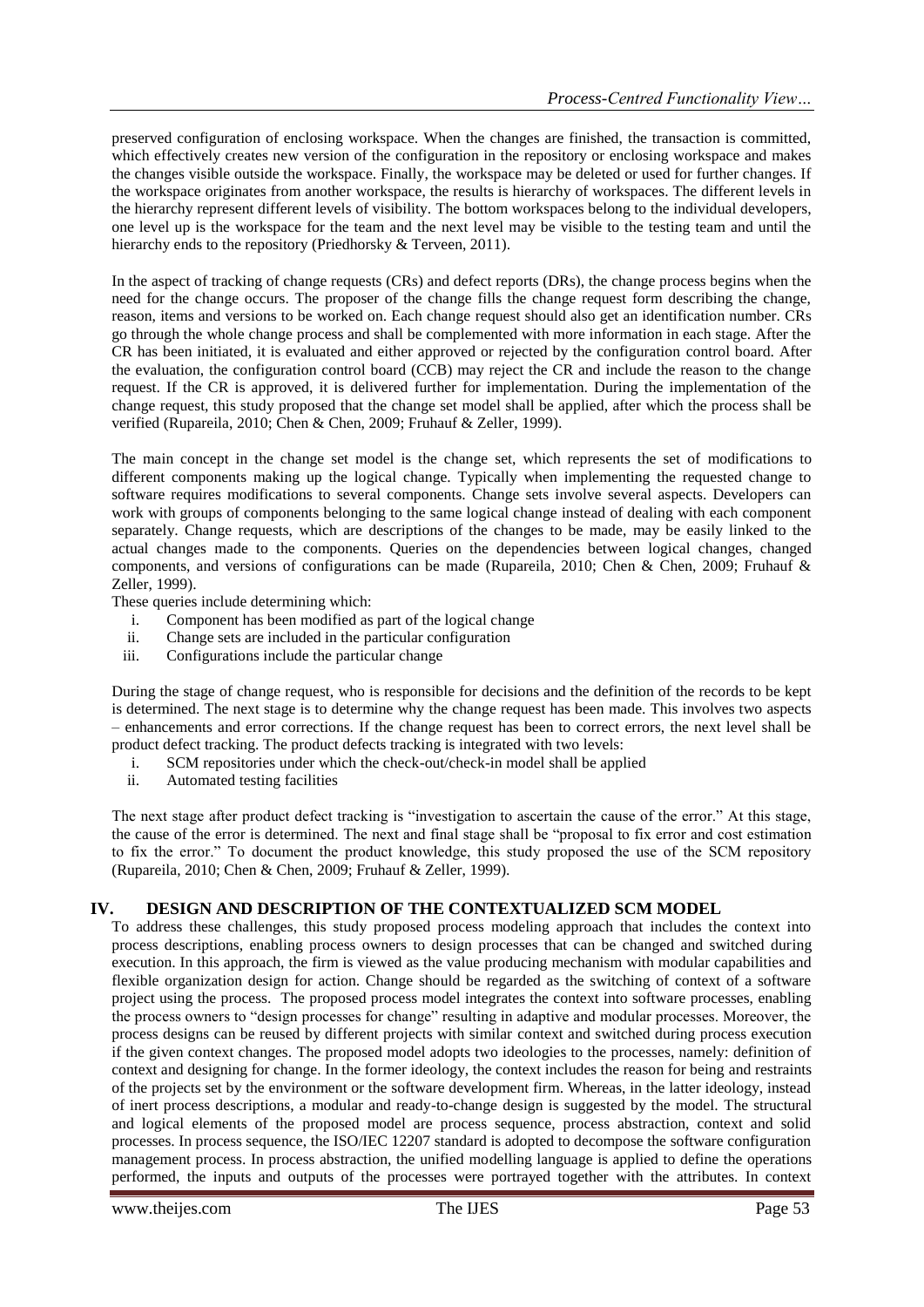definition, the context is defined in terms of the strategy of the software firm, whether the firm focuses on research and development, market focused or client-focused. In solid process, each context above is handled with the same abstract process with the same operations, but the way of accomplishment varies according to the context. In adopting these four structural elements that are in line with the two ideologies aforementioned, the "element of contextualization from the study" aspect of the proposed model is realized.The proposed model then focuses on three of the most significant weaknesses/challenges identified in the existing four standard SCM Models to realize a contextualized model that is suitable for small and medium software development firms within the Kenyan context. The proposed model adopts elements of the check-out/ check-in model to solve the challenge of simultaneous update, elements of the long transaction model to solve the challenge of logical conflict and elements of the change set model to solve the challenge of tracking of change requests and defect reports. The process chain of the SCM process is shown below: The processes are broken down until the level where the process is performed by a single owner. At the end of the breaking-down, the process abstraction and the solid processes summarizing the differences in contexts of different projects are illustrated:



**Figure 1: Software Configuration Management Process (adopted from ISO/IEC 12207:2008 Standards)**

The element of contextualization from the study can be structured into four main structural elements, namely: process sequence, process abstraction, context definition and solid process. Firstly, in process sequence, the ISO/IEC 12207 Standard is adopted to decompose the software configuration management process.

The software configuration management process is decomposed into the following sub-processes that occur in a successive definite chain: software configuration identification, software configuration control, software configuration status accounting, software configuration auditing and software release and delivery as shown in Figure 1 above.

This provides the model with a process-centric approach that enables it to be easier to apply, easier to adopt, easier to contextualize, easier to adapt to varying scenarios and contexts, easier to debug in case of occurrence of errors and easier to implement due to it modularity. The illustrated "software configuration management process" is decomposed using ISO/IEC 12207 standard, and the process sequence is shown in figure 2 below:



**Figure 2:"Software configuration management" sequence (adopted from ISO/IEC 12207:2008 Standards)**

Secondly, in process abstraction, assuming that "software configuration management" is performed by a single role in the firm (the process owner can be a person or group of people), breakdown is deemed to be complete and the definition of the process abstraction starts. The portrayal of the abstraction is undertaken by the process owners. The process abstraction is depicted by notation derived from the unified modeling language. The operations performed, the inputs and outputs of the process are represented together with the attributes. The inputs of the process are produced by supplier processes and the inputs are used as inputs to the consumer processes. The supplier processes in this case are the preceding processes to the current process in progress. The consumer processes are the processes being fed by the preceding process. The attributes are the individualities of the process that determine the changing behavior of the operations. For the "software configuration management process", the operation is "developing software configuration management processes" and the inputs are process implementation, configuration identification, configuration control, configuration status accounting, configuration evaluation and release management & delivery.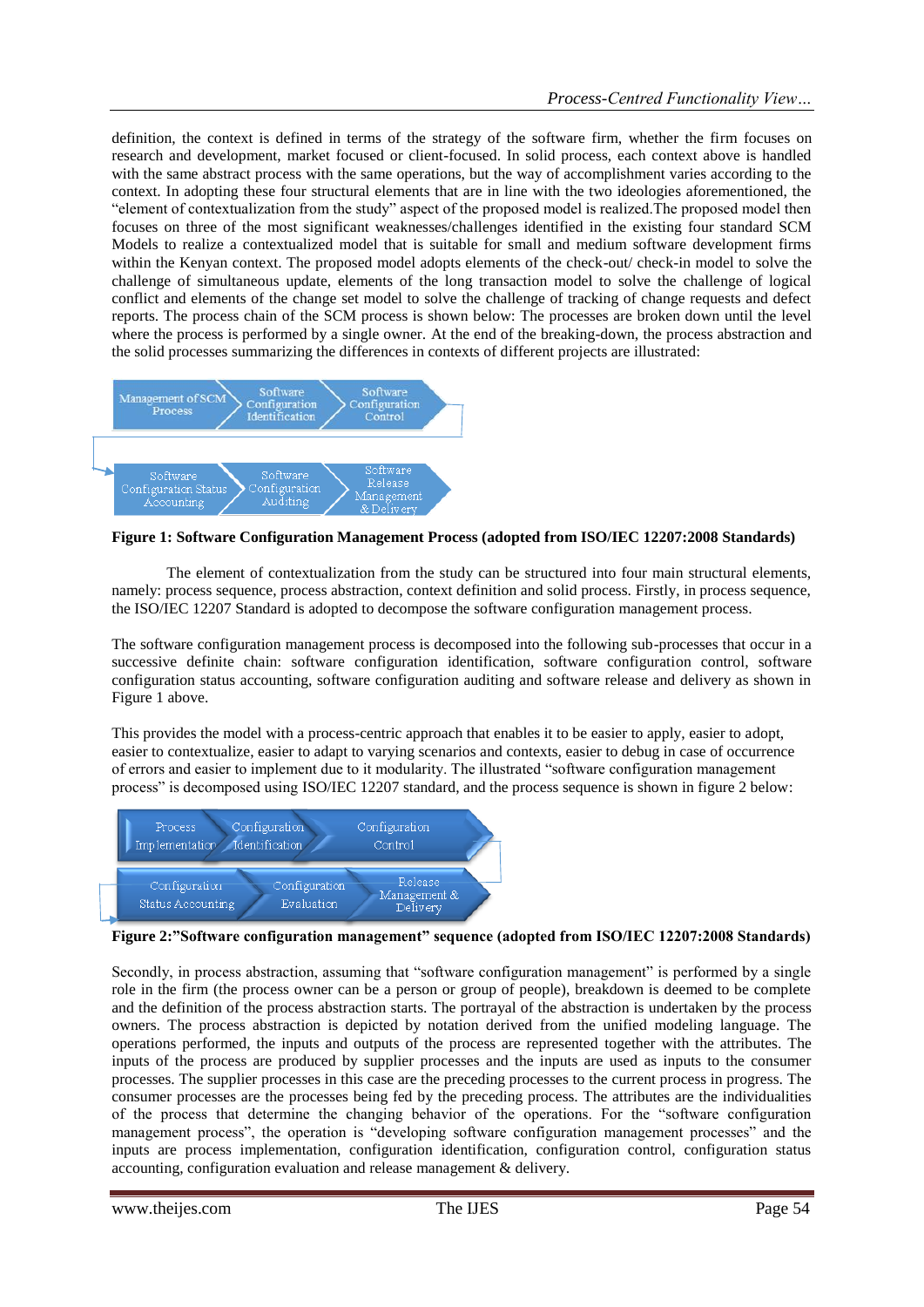The outputs are the "software configuration management processes". The attributes are the participation of endusers/customers, variety of project features, and diversity of SCM processes. There can be as many operations and attributes as desired. The process abstraction provides the same interface to all projects using the "software configuration management" process. The changes in the context are summarized in solid processes which are determined in accordance with the context. In the next section, determination of context is portrayed.

Thirdly, after process abstraction, the next step in the model is context definition in alignment with the strategy of the software development firm. The firm strategy pervades in the portfolio of projects with different conditions through the context. Since the conditions and limitations can be different for singular projects, several contexts need to be defined. The reason to exist and the restraints of the projects are portrayed through the context. To illustrate the model, three different possible contexts are involved, namely:

Context 1 – Research and development (R&D) focused context: these types of projects exist to develop software for the purposes of gaining technical capability in a certain domain. The restraints are conformance to certain standards, a minimum profit level, and a given level of client satisfaction. There are no or few clients at the time of development.

Context 2 – Market-focused context: whose reason for existence is profit. The restraints are conformance to Capability Maturity Model Integration (CMMI) Level 5, and given level of client satisfaction. The number of clients and/or end-users is high in this kind of projects.

Context 3 – Client-focused context: This type of project aims to fulfill the client's requirements. The restraints are conformance to Capability Maturity Model Integration (CMMI) Level 5, a minimum profit level and strict adherence to client requirements. These are usually client-specific projects developed with the participation of the client.

For context 1, high technology requirements may exist, whereas for context 2, use of familiar technologies and similarity to previous projects is of importance. For the third context, adherence to client requirements takes priority and the operations need to be carried out accordingly. Integrating the context in the process model enables the firm to act dynamically in response to changes in the environment. Afterwards, the solid processes are described for each context.In context definition, determination of context is portrayed. Context is defined in terms of the strategy of the software firm. That is, whether the firm is focused on research and development, market focused or client-focused. In solid process, each context above is handled with the same abstract process with the same operations, but the way of accomplishment varies according to the context. Fourthly, in solid process, each context is addressed by a solid process as shown in Figure 4 below. Each solid process describes the same abstract process with the same operations, but the way of accomplishment varies according to the context. Thus, the number of solid process portrayals depends on the number of different portfolios in the software firms, and new contexts can be added to respond to the changes in the environment. Moreover, projects having different contexts can use a solid process from the repository suitable to their specific context, by switching the solid process being used. The process models are organized into a library of abstract and solid processes.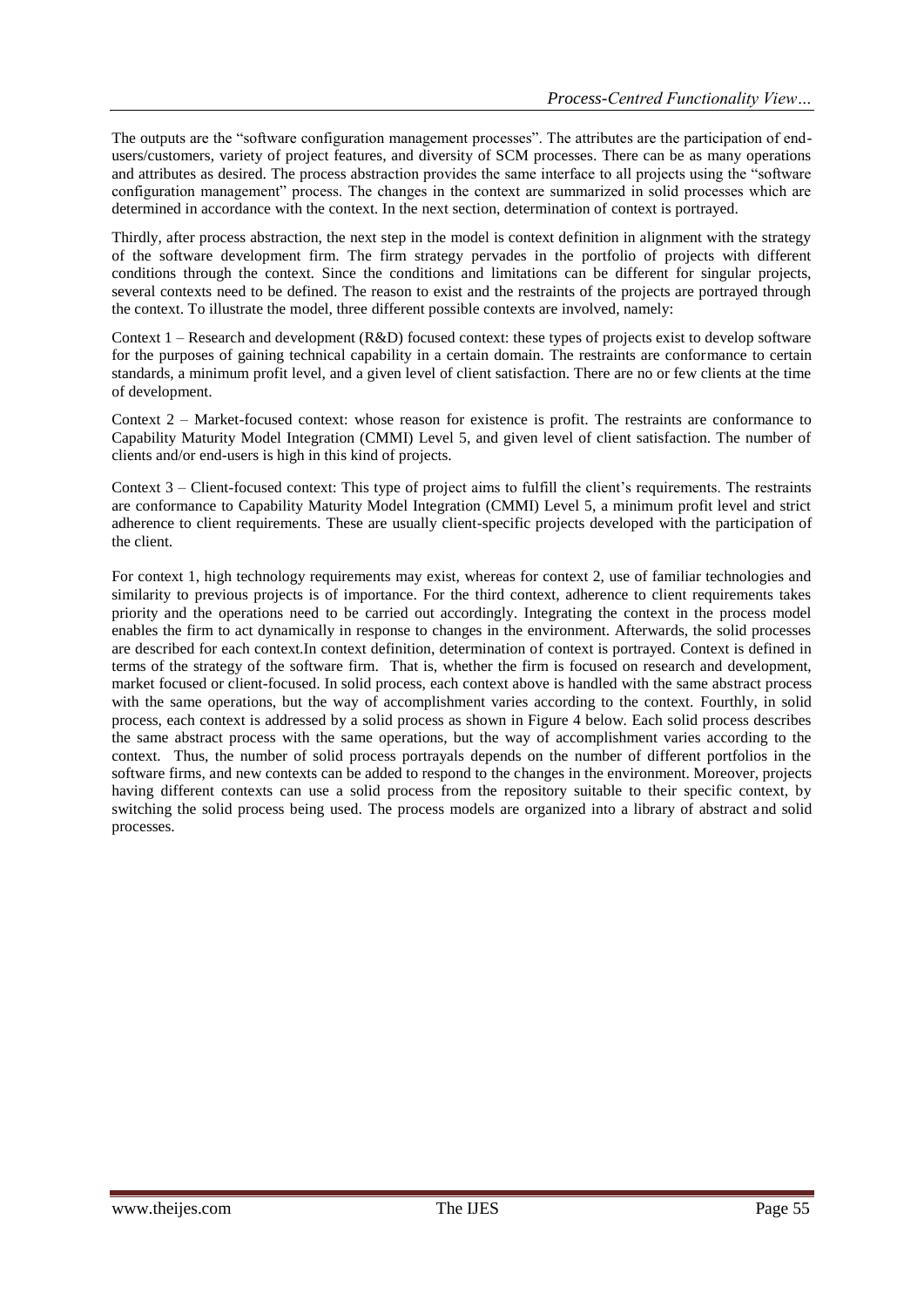

**Figure 3: Solid Process Representation** 

After the contextualizable management of the SCM process, the next process is the software configuration identification, which leads to the software configuration system comprising of the processcentered functionalities of SCM that occur sequentially as process functionality, controlling functionality, accounting functionality and the auditing functionality. To address the challenge of simultaneous update, an element of check-out/check-in element is adopted. To address the challenge of handling logical conflict, an element of the long transaction model is adopted. To address the challenge of handling the tracking of change requests and defect reports, an element of the change set model is adopted. This entire chain of sub-processes forms the SCM system that supplies the final process of software release management and delivery eventually realizing a quality software that has undergone all the necessary rigours, checks and balances of an effective and standard SCM model. The achieved SCM Model has process-centered functionality view of the software configuration management process. This approach includes the context into process descriptions, enabling process owners to design their processes for change and switch processes during execution resulting in adaptive and modular processes. Moreover, the process designs can be reused by different projects with similar context and can be switched during process execution if the given project's context changes. This contributes significantly to addressing pertinent issues, problems and weaknesses inherent in existing SCM models and even systems that have adopted these existing SCM models in such systems' functionalities. Figure 4 below illustrates the proposed SCM model: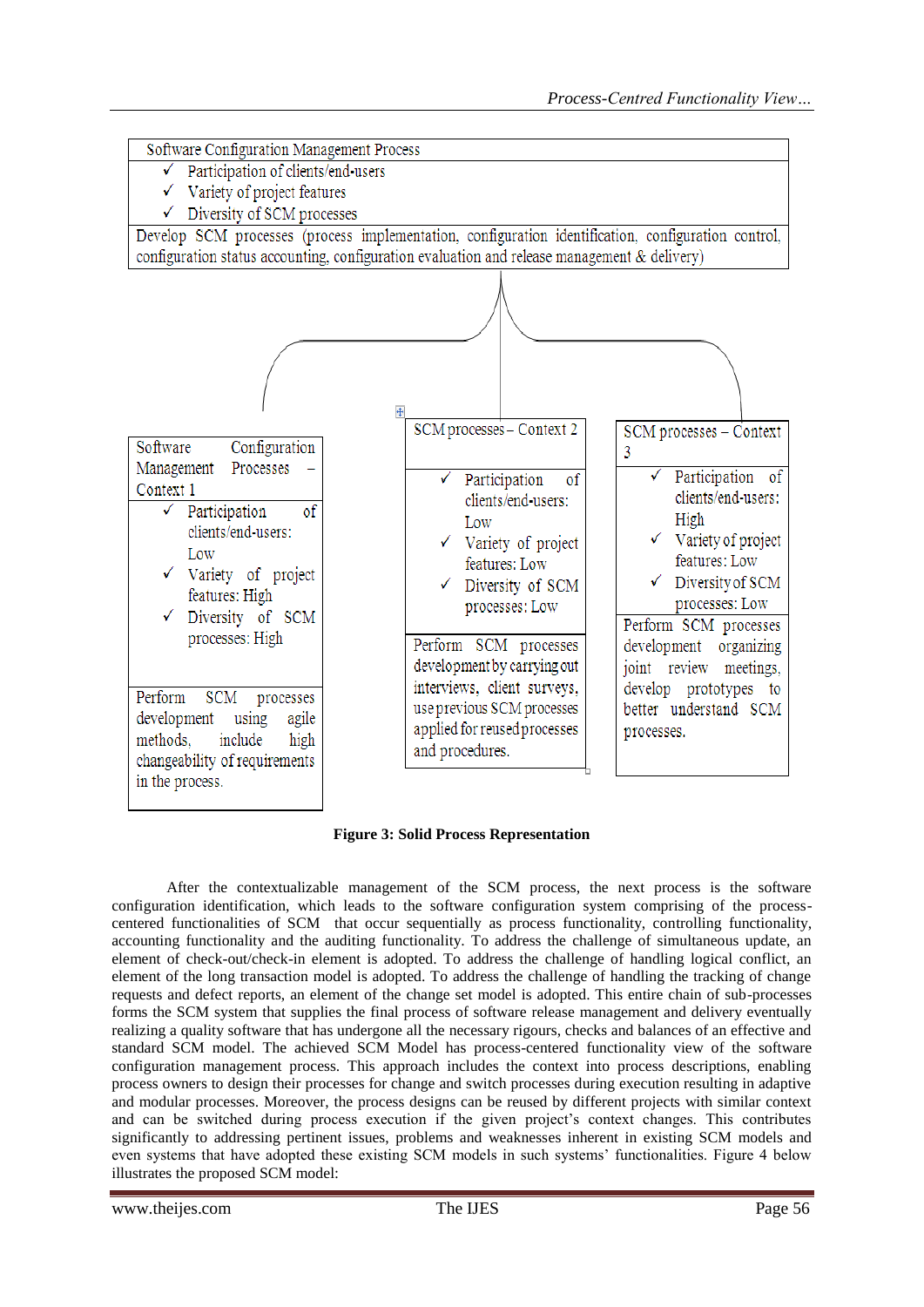

**Figure 4: Summarized Diagrammatic Representation of Proposed SCM Model**

# **V. RESEARCH ELABORATIONS**

### **5.1 Research Design**

This is both a qualitative and quantitative study that was confined to selected sample of small and medium software development firms in Nairobi, Kenya. In addition, expert opinions and ideas from software engineering professionals more so lead developers and developers were purposively selected and utilized.

### **5.2 Population, Sampling Strategy and Techniques**

The unit of analysis for the study was any small and medium software development firm. The target population included all small and medium software development firms within the city of Nairobi, Kenya, which develop software for sale as well as in-house development groups within organizations. In this study, the small and medium firms targeted were the firms with employees not exceeding 50 in number. The number of small and medium software development firms in Nairobi is enormous as the influx of new small and medium firms is estimated at 200 - 250 per annum which stood at 1850 firms as at 2013 (Kenya Companies Registry, 2014). The listing of these companies was acquired from the authenticated listing source of Kenyan software development firms at the Government Registrar of Companies Department.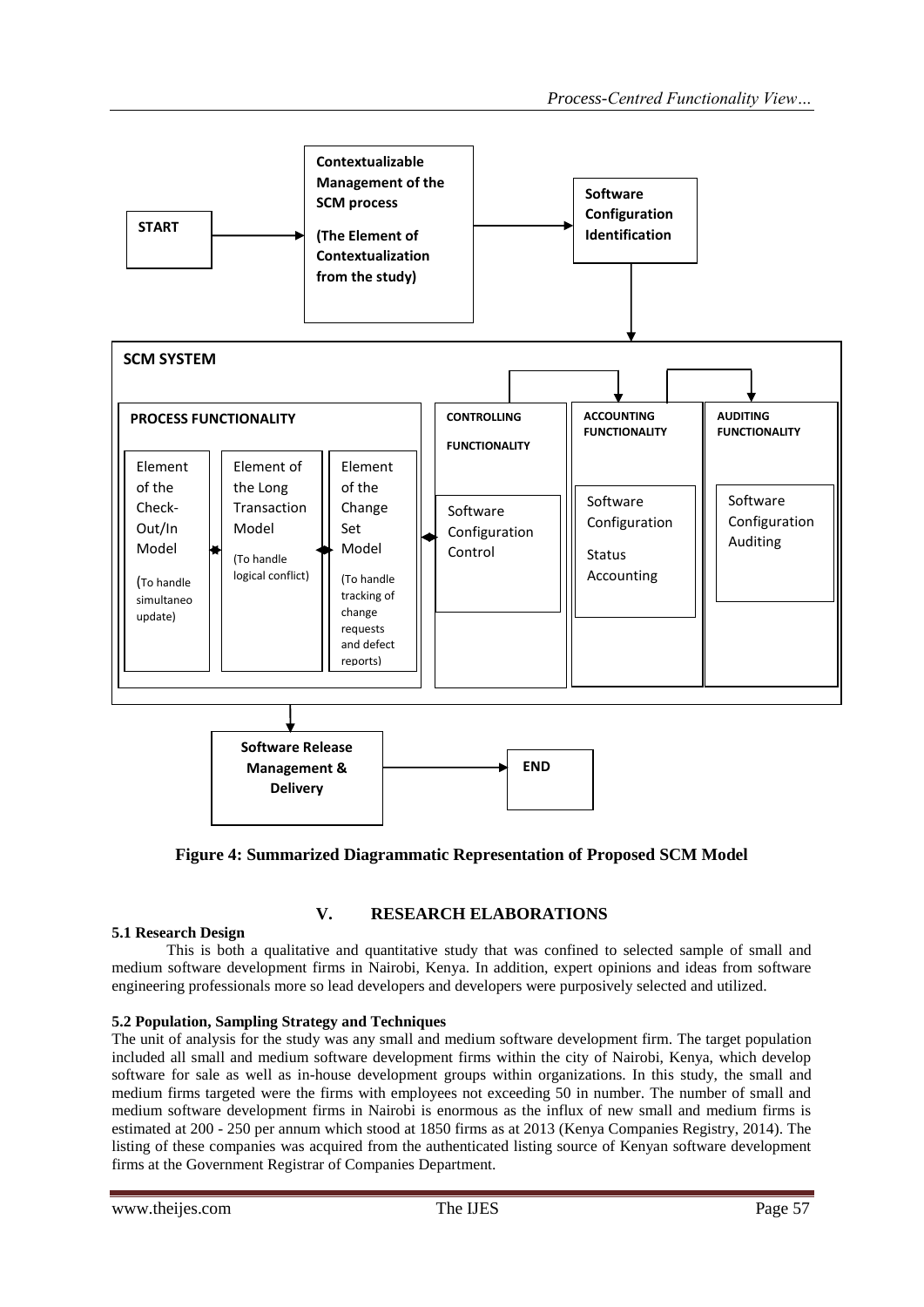The sample of this study comprised of small and medium software development firms drawn from five distinct strata of the city of Nairobi, namely Nairobi central business district, Eastlands, Westlands, Upper Nairobi and Southlands.

In this study, it is clearly indicated which sort of firms fall under the category of small and medium software development firms. The study's long-term intentions are for the proposed software configuration management model to be internationally acceptable and adopted. The study proposed to use the sample population of small and medium software development firms within the city of Nairobi, Kenya as the yardstick to test the practicability and adoptability of the proposed software configuration management model to the firms. To determine the sample size for the study, Fisher's formula was employed as follows:

 $n = Z^2 pq/d^2$ 

Where,  $n=$  desired sample size

Z= standard normal deviation, which is set at 1.96 (95% confidence level)

P= proportion of the targeted population that have the characteristic focused in the study, which is estimated at 85% (0.85).

 $q=1-p$ 

d= degree of accuracy, which is set at 5%. The degree of proportion of error that should be accepted in the study is 0.05, since the study has 95% confidence level.

Therefore, Desired Sample (n) =  $\{1.96^{2}*(0.85*(1-0.85)\}/0.05^{2})$ 

n= 196

Since the total population for each region is less than 10,000, the researcher applied the finite correction formulae (nf). This is applied together with the Fisher's formulae in successive steps as indicated:

 $nf =$  $\frac{1 + n}{N}$  $N = 1850$ ,  $n = 196$  $nf = 196/(1+196/1850) = 177$ 

Crucial aspect of the sampling technique is determining the unit or level of analysis. This study recognized that research work is often couched in social setting and identified ten different levels (units) of analysis, namely society, profession, external business context, organizational context, project, group team, individual, system, computing element (program) and abstract concept. The unit of analysis for this study is the organization, which is, small and medium software development firms. In the sampling of the population, the study used the cluster sampling technique. The rationale for the sample cluster sampling is where the population is divided into units or groups called strata (usually there are units or areas in which the population has been divided in), which should be as representative as possible for the population, representing the heterogeneity of the population being studied and the homogeneity within each of the strata. The sample of this study was selected from the population of small and medium software development firms within Nairobi city. In sampling of the population, the study area was divided into five distinct strata - Nairobi Central Business District, Eastlands, Westlands, Upper Nairobi and Southlands. Each of these strata represented the heterogeneity of the population being studied and the homogeneity within each of the strata as justified by the fact that the firms are located in the same geographical zone.

The preferred sample size selected for this study was 177 small and medium software development firms. From each software development firm, 2 software developers were selected to participate in the study. These were preferably the software lead developers and one of the developers, who was selected through the use of simple random method from the other developers/employees. This made total of 354 respondents for the study as tabulated in Table 1.

| <b>STRATA</b>        | <b>NUMBER</b><br><b>FIRMS</b> | <b>TOTAL</b><br>OF<br><b>PARTICIPANTS</b> | <b>PERCENTAGE</b> |
|----------------------|-------------------------------|-------------------------------------------|-------------------|
| Nairobi CBD          | 37                            |                                           | 20.8              |
| <b>Eastlands</b>     | 35                            | 70                                        | 19.8              |
| Westlands            | 35                            | 70                                        | 19.8              |
| <b>Upper Nairobi</b> | 35                            |                                           | 19.8              |
| <b>Southlands</b>    | 35                            | 70                                        | 19.8              |
| TOTAL                | 177                           | 354                                       | 100               |

### **TABLE 1: SAMPLE DISTRIBUTION**

www.theijes.com The IJES Page 58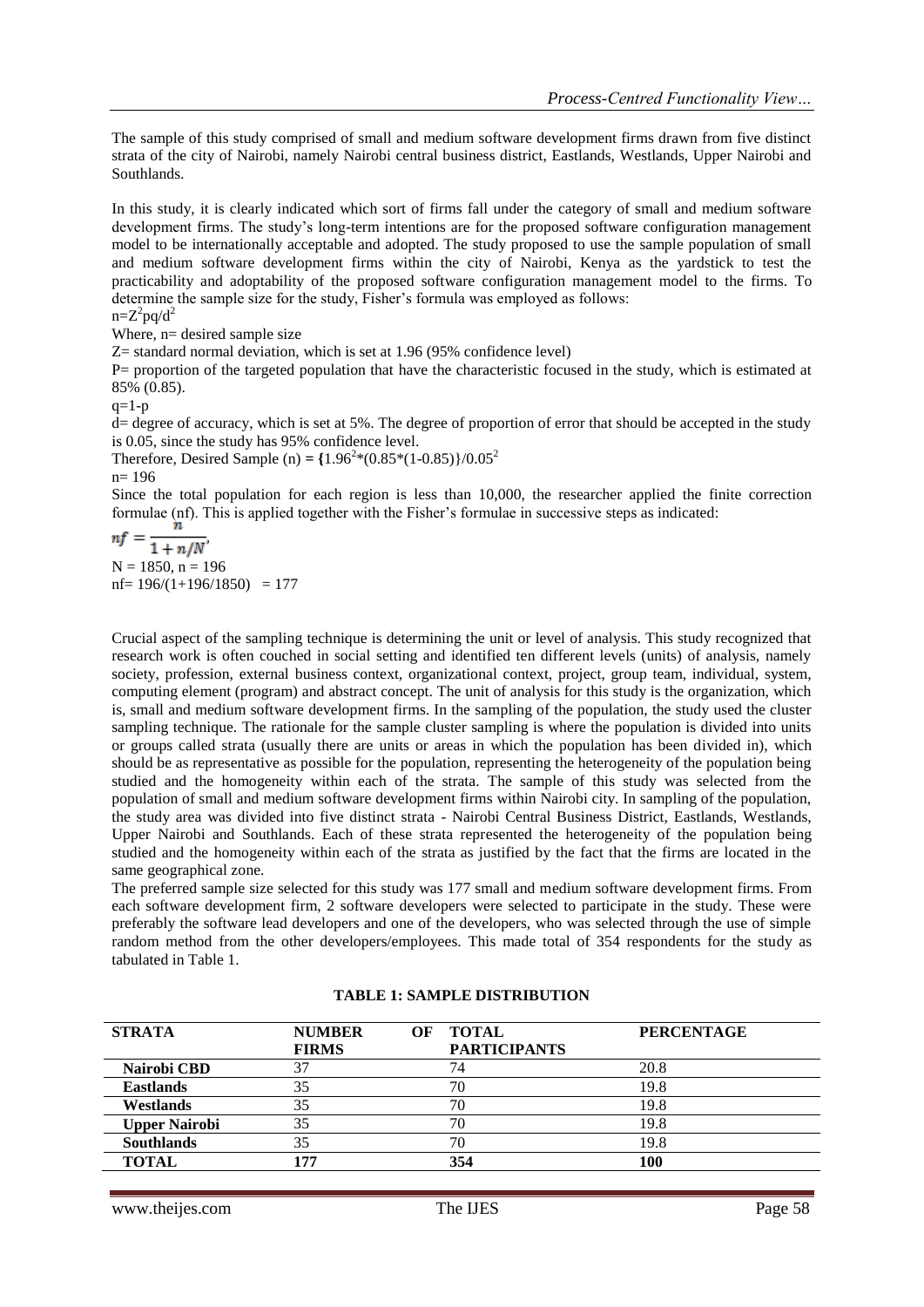### **5.3 Data Collection Methods and Approaches**

In this study, only primary data was collected and included both qualitative and quantitative in nature. The data collection procedures or methods employed were questionnaires for the software developers and interviews for the lead developers. The questionnaire comprised of four sections each based on the objectives of the study. The questions were both open and closed ended or structured in such a manner that all objectives of the study were captured. The questionnaire tool was used to collect data from the software developers. This was through dropand-pick method for the sake of the respondents' convenience. Data from the lead developers was collected using the interview method. Questions in the interview were designed to acquire both qualitative and quantitative data. The interview questions consisted of four sections each based on the study objectives. The questions captured various themes and sub-themes based on the study's objectives.

### **5.4 Data Analysis and Presentation**

Data analysis involved the systematic application of statistical and/or logical techniques to turn raw data into information that was used in making decisions. The questionnaires were coded and edited for analysis in Statistical Package for the Social Sciences (SPSS) and the quantitative data analysis was used to give descriptive statistics such as mean and standard deviation that were then presented in form of tables and figures for easy understanding and interpretation. Thematic representations were employed to present the qualitative data obtained from the interviews as well from the questionnaires.

### **VI. RESULT AND DISCUSSION**

#### **6.1 Proposed Contextualized SCM Model**

Table 2 provides the means and standard deviations derived from the responses of questions that sought the opinion of the respondents regarding the proposed contextualized SCM model demonstrated to them. Based on the mean values of the responses given, all the means fall within the interval 4.0-4.9. This indicates that the respondents highly approved the proposed contextualized SCM model, and were ready and willing to adopt and assimilate it into the firms' practice during software development. These findings indicate that the proposed model meets the SCM requirements in terms of the approach employed; addresses the challenges the software development firms face during the process; highly adaptable, relevant and beneficial to the software development firms if adopted as well as being effective if adopted for use by the firms in managing the process. The standard deviations for all the means obtained are all of values less than one. This shows that, the study results could not have been much different from the current ones in a case where the study would have been conducted using the entire population of the study other than a sample (that has been used in this case).

|                                                   | <b>MIN</b>    | <b>MAX</b> | <b>MODE</b> |             | STD.<br><b>DEVIATION</b> |
|---------------------------------------------------|---------------|------------|-------------|-------------|--------------------------|
| <b>QUESTION</b>                                   |               |            |             | <b>MEAN</b> |                          |
| Does the proposed model meet your firm's SCM 3    |               |            |             | 4.0000      | .92582                   |
| requirements in terms of the approach employed?   |               |            |             |             |                          |
| Does the proposed SCM model address the 2         |               |            | 4           | 4.1111      | .60093                   |
| challenges your firm faces during the process?    |               |            |             |             |                          |
| Shall the proposed SCM model be adaptable.        | $\mathcal{E}$ |            | 4           | 4.2500      | .46291                   |
| relevant and beneficial to your firm if adopted?  |               |            |             |             |                          |
| Shall the proposed SCM model be effective if 4    |               |            | 4           | 4.1750      | .99103                   |
| adopted for use by your firm in managing process? |               |            |             |             |                          |

### **TABLE 2: PROPOSED CONTEXTUALIZED SCM MODEL**

#### **6.1.1 Firms' Recommendation of the proposed SCM model**

The participants also suggested recommendations to the proposed SCM model as indicated in Figure 5. From the findings indicated in the figure, all the respondents of the study recommended the application of the proposed contextualized SCM model in software development processes; 20% of the respondents recommended with reservations whereas 80% highly recommended its adoption to software development activities.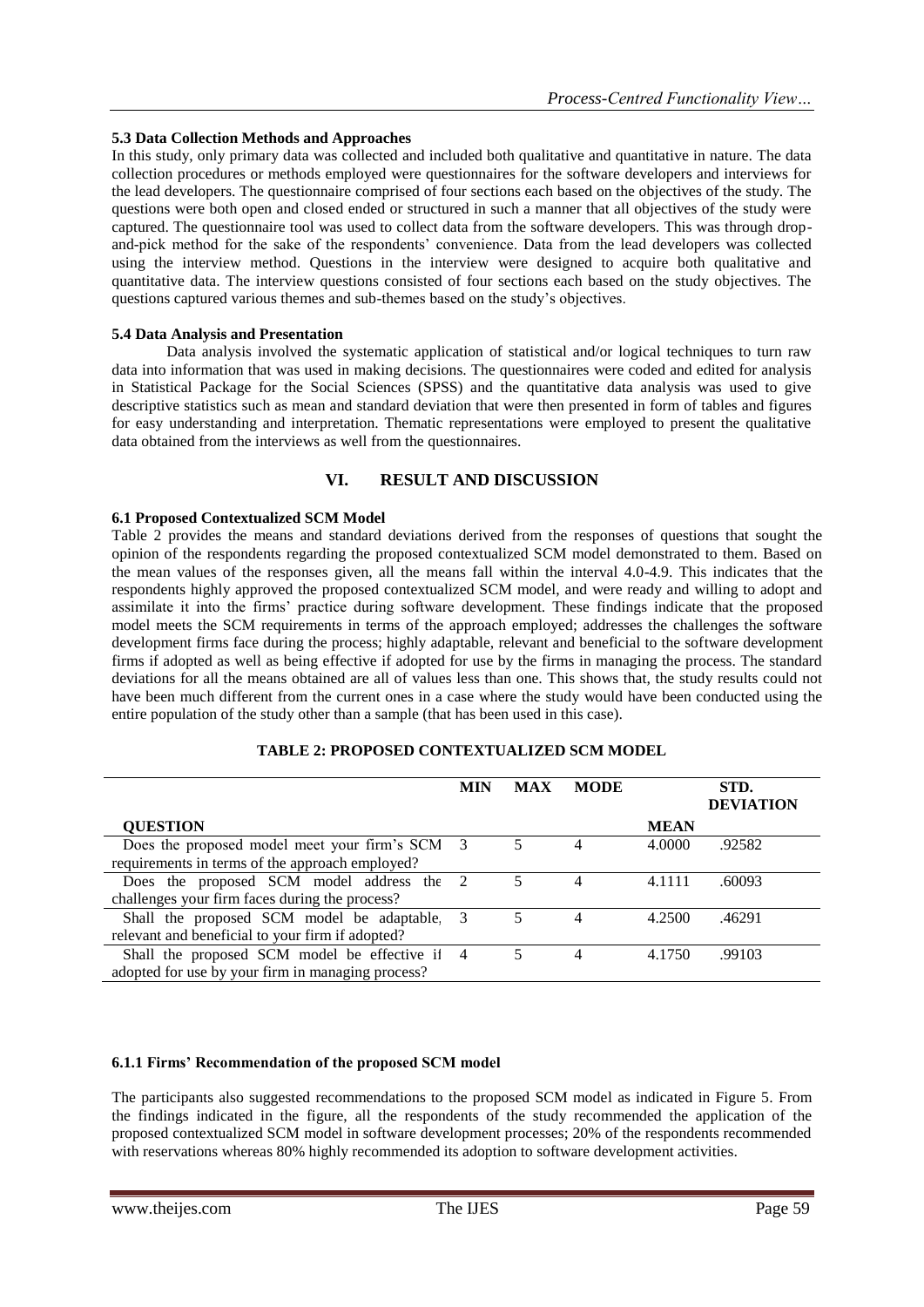



The study findings indicate that, all the respondents agreed that the proposed SCM model shall be practically beneficial to firms once the model is commercialized and customized to meet the specific individual needs of each firm once adopted. The extent of agreement however varied amongst different respondents. 50.9% of the developers strongly agreed, 42.9% agreed while 6.2% agreed with reservations. Similarly, 53.5% of the lead developers strongly agreed, 41.5% agreed and 5% agreed with reservations. This clearly illustrates that the respondents were highly positive about the benefits that could be reaped from the proposed SCM model.

| <b>RESPONSE</b>        | <b>DEVELOPERS</b> |                   | <b>LEAD DEVELOPERS</b> |                   |  |
|------------------------|-------------------|-------------------|------------------------|-------------------|--|
|                        | <b>FREOUENCY</b>  | <b>PERCENTAGE</b> | <b>FREOUENCY</b>       | <b>PERCENTAGE</b> |  |
| <b>Strongly Agree</b>  |                   | 50.9              |                        | 53.5              |  |
| Agree                  |                   | 42.9              | 59                     |                   |  |
| Agree with Reservation |                   |                   |                        |                   |  |
| <b>TOTAL</b>           |                   | 100 A             | 142                    | 100.0             |  |

**TABLE 3: COMMERCIALIZATION AND CUSTOMIZATION OF PROPOSED SCM MODEL**

The study further tested the difference between the means of the responses given by the developers and the lead developers on the level of agreement, and the benefits of the proposed SCM model. The findings presented in Table 4 below illustrate that the mean response given for the lead developers and the developers has mean value of 1.196 assuming equal variation of the usefulness of the model. The p-value is .004, implying that the difference in means is statistically significant at the .05 level with a 2-tailed test. Thus, based on these results, the study findings are statistically significant and can be relied on to explain the usability and the relevance of the model developed.

### **TABLE 4: T-TEST FOR DIFFERENCE BETWEEN MEANS**

|        |    |                   |                        | 95%<br>Confidence Interval of<br><b>Difference</b> |  |              | the |
|--------|----|-------------------|------------------------|----------------------------------------------------|--|--------------|-----|
| т      | Df | $Sig. (2-tailed)$ | <b>Mean Difference</b> | Lower                                              |  | <b>Upper</b> |     |
| 18.811 |    | .004              | 1.98611                | 1.7756                                             |  | 2.1966       |     |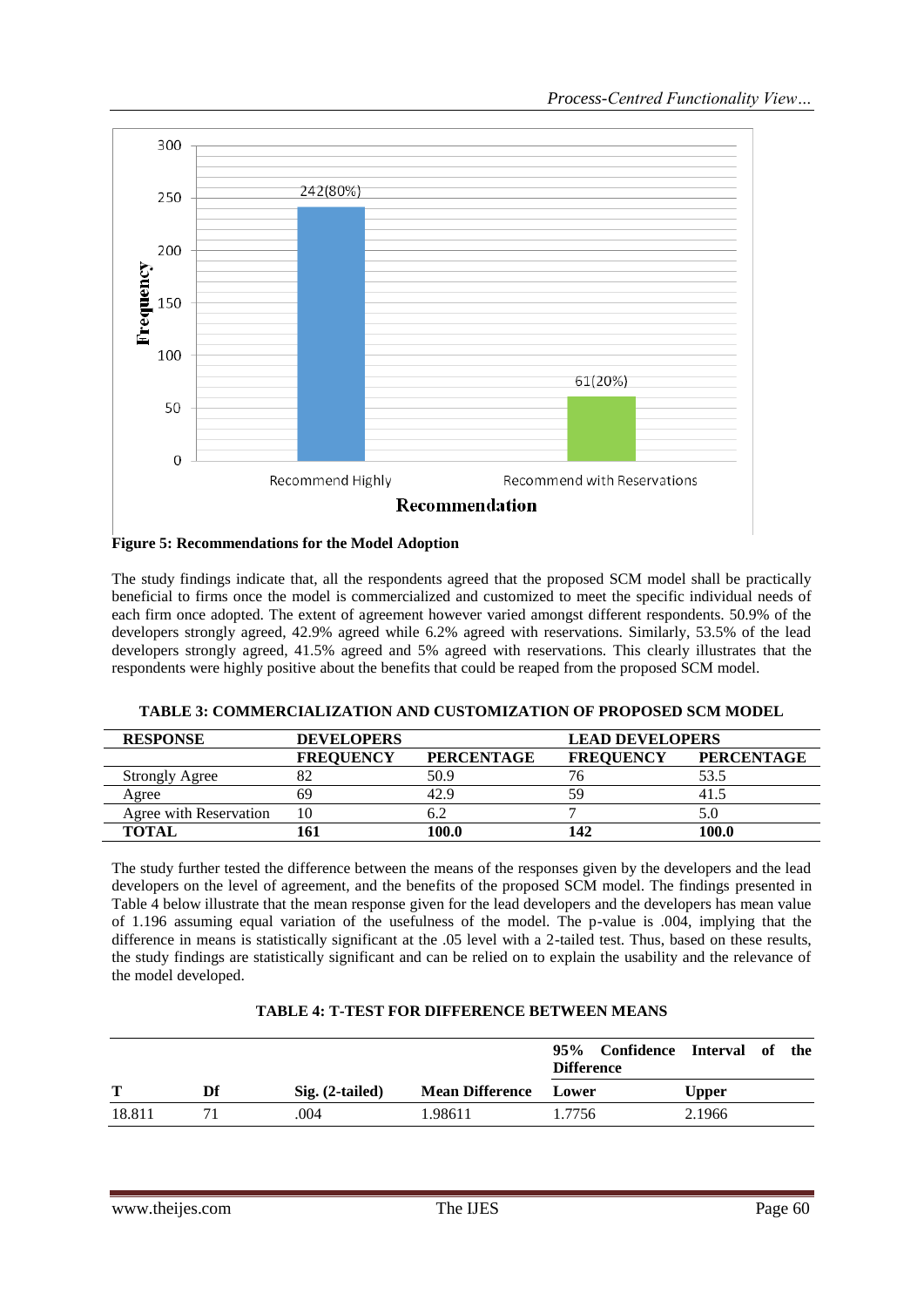#### **6.2 Effectiveness of Proposed Contextualized SCM Model**

The second objective of this study was to evaluate the effectiveness of the proposed contextualized SCM Model.

#### **6.2.1 Perception towards Proposed SCM Model**

On evaluating the respondents' perception towards the proposed model, the study findings indicated that most of the respondents (47.2%) had high perception towards the proposed model. 38.6% of the respondents were found to have moderate perception while 14.2% of the respondents had low perception. This reveals that a great number of the software developers and lead developers have above moderate level of perception towards the proposed contextualized SCM model.

|              | <b>FREQUENCY</b> | <b>PERCENTAGE</b> |
|--------------|------------------|-------------------|
| <b>High</b>  | -43              | 47.4              |
| Moderate     | 1 <sub>7</sub>   | 38.6              |
| Low          | 45               | 14.2              |
| <b>TOTAL</b> | 303              | 100               |

#### **TABLE 5: PERCEPTION TOWARDS PROPOSED SCM MODEL**

#### **6.2.2 Effectiveness of Proposed SCM Model in Software Development Firms**

In Table 6, the results on the effectiveness of the proposed SCM model are based on the Likert scale responses given. These were analyzed to give various statistical measures which measure the variation of the effectiveness among different firms. The minimum value, shows the lowest rank given on the level of agreement whereas the maximum value provides the highest rank given. The mode statistics show the rank with the highest number of respondents. The mean provides the average ranks given whereas the standard deviation shows the extent to which various responses varied from the mean.

The major statistical measure is the mean, which according to the results in Table 6, for all the aspects, was in the range of  $4.0 - 4.9$ , with all standard deviations less than 1. This indicates that all the aspects had mean response in the interval for agreement, as the respondents agreed to the various aspects. However, the extent of agreement varied for different aspects as minimum and maximum values indicate. Most of the aspects had minimum value of 2 indicating that some respondents disagreed whereas all the aspects had maximum score of 5 for strong extent of agreement. Measuring the mode statistics, most of the aspects in the table obtained mode of 4 meaning that majority of the respondents agreed.

#### **TABLE 6: EFFECTIVENESS OF PROPOSED SCM MODEL IN SOFTWARE DEVELOPMENT FIRMS**

|                                                   | <b>MIN</b> | <b>MAX</b> | <b>MODE</b> | <b>MEAN</b> | STD.<br><b>DEVIATION</b> |
|---------------------------------------------------|------------|------------|-------------|-------------|--------------------------|
| <b>QUESTION</b>                                   |            |            |             |             |                          |
| Does this SCM Model support clear definition of 3 |            | 5.         | 4           | 4.7320      | .97202                   |
| processes through the process modelling approach  |            |            |             |             |                          |
| used?                                             |            |            |             |             |                          |
| Does this SCM Model address the challenge of 2    |            | 5          | 5           | 4.8791      | .72170                   |
| simultaneous update effectively?                  |            |            |             |             |                          |
| Does this SCM Model address the challenge of      | 2          | 5          | 4           | 4.6724      | .69027                   |
| logical conflict effectively?                     |            |            |             |             |                          |
| Does this SCM Model address the challenge of 3    |            | 5          | 4           | 4.7729      | .70163                   |
| tracking of change requests and defect reports    |            |            |             |             |                          |
| effectively?                                      |            |            |             |             |                          |
| Does this SCM Model address the general 2         |            | 5          | 4           | 4.8219      | .8461                    |
| challenges your firm faces in its application of  |            |            |             |             |                          |
| SCM?                                              |            |            |             |             |                          |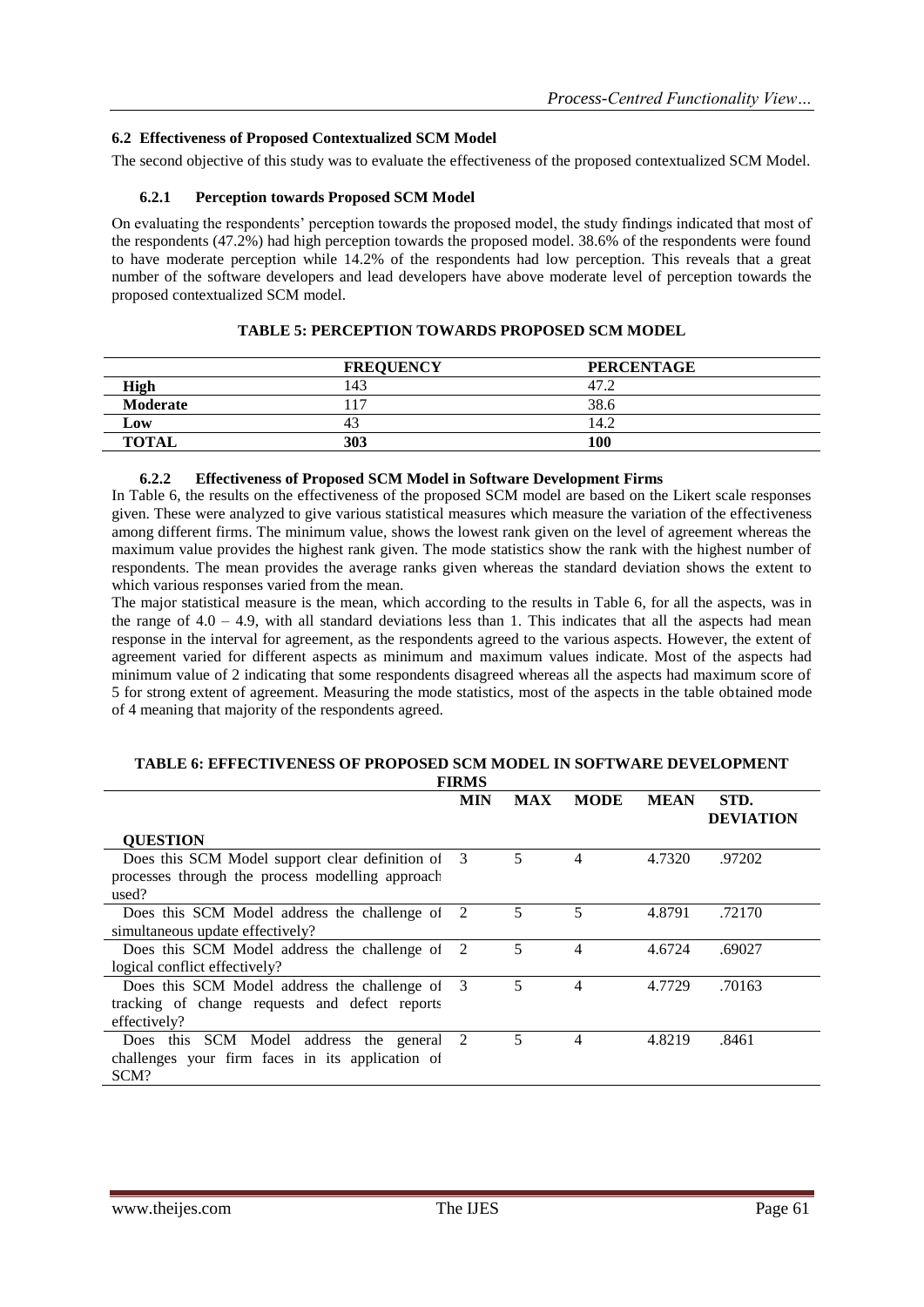#### **6.2.3 Effectiveness of Proposed Model in Improving SCM Process Application**

According to the results presented in Table 7, majority (81.2%) of the respondents reported that the proposed contextualized SCM model is effective in improving how their firms apply the SCM process. However, 18.8% of the respondents felt that the model had not effectively improved their application of the SCM process. This generally shows that the proposed model has positive significant effect on the firms' application of the SCM process in their software development projects.

#### **TABLE 7: EFFECTIVENESS OF PROPOSED MODEL IN IMPROVING SCM PROCESS APPLICATION**

|                | <b>FREQUENCY</b> | <b>PERCENTAGE</b> |
|----------------|------------------|-------------------|
| Yes            | 246              | 81.2              |
| N <sub>0</sub> |                  | 18.8              |
| <b>TOTAL</b>   | 303              | 100.0             |

#### **6.2.4 Effectiveness of Proposed Model in Comparison to Existing SCM Models**

Performing a comparative analysis of the effectiveness of the proposed contextualized SCM model in comparison with the existing SCM models, the results presented in Table 8 illustrate that none of the statements given (aspects studied) had below average level of effectiveness. This is illustrated by the mean statistics obtained, with standard deviations which are all above 3.0 and below 1 respectively.

However, of important concern, is that three aspects obtained high mean scores of responses: the checkout/check-in model in the aspect of simultaneous update with a mean value of 4.8721; the Long Transaction model in the aspect of logical conflict with a mean value of 4.9321 and the change set model in the aspect of tracking of change requests and defect reports with a mean value of 4.8296. These had small variance from the mean in the responses given as indicated by the minimum and the maximum values obtained. The minimum value for all the three aspects are all 3 and maximum values of 5.

For the other aspects, the variation was insignificant as the standard deviations are all less than 1. However, some aspects (change set model and simultaneous update, check-out/check-in model and logical conflict, composition model and logical conflict aspect, composition model and tracking of change requests and defect reports, and the change set model and the principles of definition of context and designing for change aspects) indicated a minimum value of 1. This indicated that some respondents felt that these aspects had very low extent of effectiveness. In addition, the aspects had maximum values of 5 as well.

#### **TABLE 8: EFFECTIVENESS OF PROPOSED MODEL IN COMPARISON TO EXISTING SCM MODELS**

| <b>QUESTION</b>                                          | <b>MIN</b>    | <b>MAX</b> | <b>MODE</b> | <b>MEAN</b> | STD.<br><b>DEV</b> |
|----------------------------------------------------------|---------------|------------|-------------|-------------|--------------------|
| Does the check-out/check-in model effectively address    | 3             | 5          | 5           | 4.8721      | .67372             |
| the aspect of simultaneous update?                       |               |            |             |             |                    |
| Does the composition model effectively address the       | $\mathcal{R}$ | 5          | 3           | 3.7240      | .82473             |
| aspect of simultaneous update?                           |               |            |             |             |                    |
| Does the long transaction model effectively address the  | 2             | 5          | 4           | 4.1104      | .79129             |
| aspect of simultaneous update?                           |               |            |             |             |                    |
| Does the change set model effectively address the aspect | 1             | 5          | 3           | 3.9281      | .94138             |
| of simultaneous update?                                  |               |            |             |             |                    |
| Does the check-out/check-in model effectively address    |               | 5          | 4           | 4.7149      | .76932             |
| the aspect of logical conflict?                          |               |            |             |             |                    |
| Does the composition model effectively address the       | -1            | 5          | 4           | 4.0381      | .81203             |
| aspect of logical conflict?                              |               |            |             |             |                    |
| Does the long transaction model effectively address the  | $\mathcal{R}$ | 5          | 5           | 4.9321      | .47380             |
| aspect of logical conflict?                              |               |            |             |             |                    |
| Does the change set model effectively address the aspect | 2             | 5          | 3           | 3.9926      | .97729             |
| of logical conflict?                                     |               |            |             |             |                    |
| Does the check-out/check-in model effectively address    | 2             | 5          | 4           | 3.9999      | .88392             |
| the aspect of tracking of change requests and defect     |               |            |             |             |                    |
| reports?                                                 |               |            |             |             |                    |
|                                                          |               |            |             |             |                    |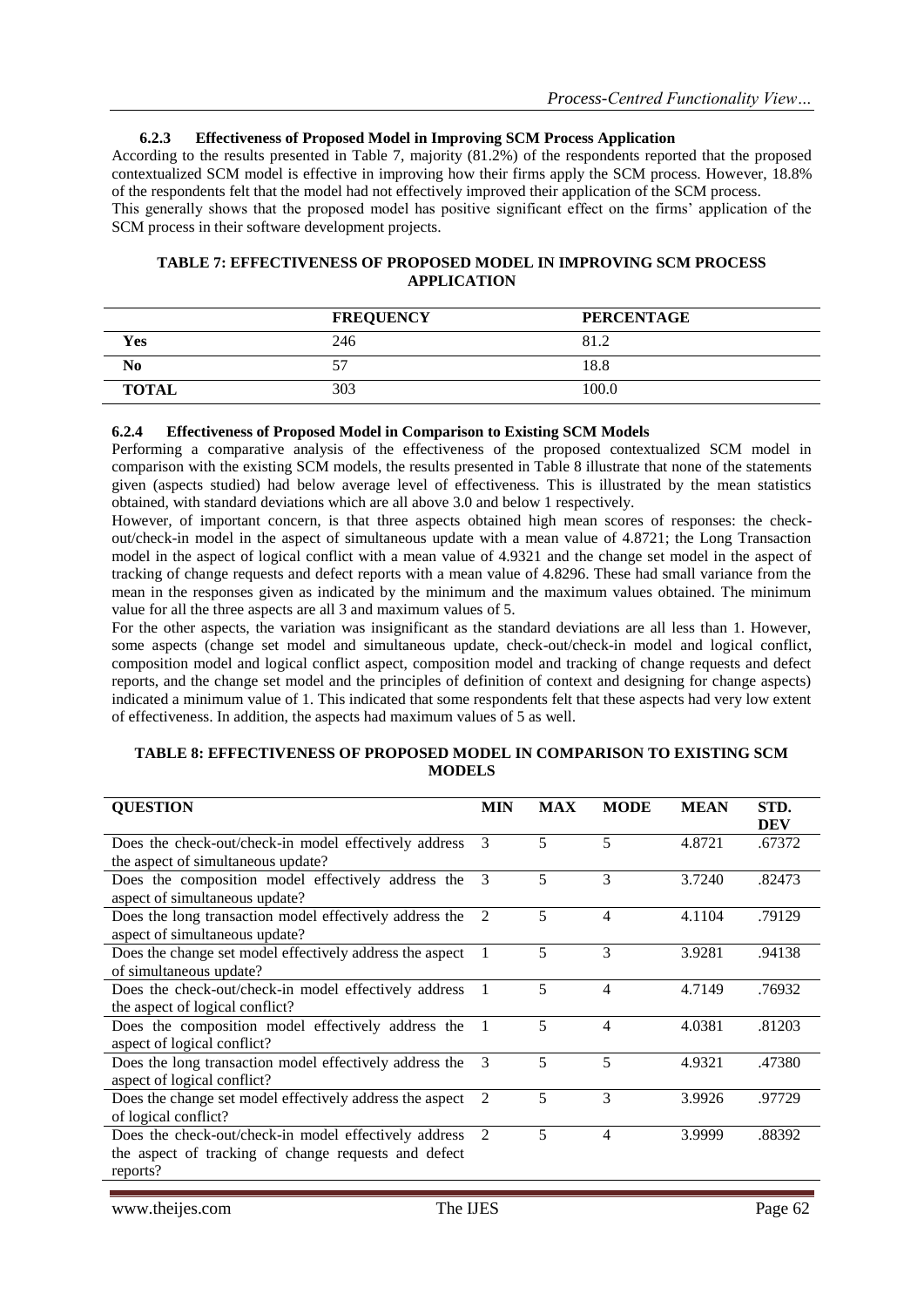| Does the composition model effectively address the        |                             | 5                        | 3 | 3.5392 | .75190 |
|-----------------------------------------------------------|-----------------------------|--------------------------|---|--------|--------|
| aspect of tracking of change requests and defect reports? |                             |                          |   |        |        |
| Does the long transaction model effectively address the   | $\mathcal{L}$               | 5                        | 4 | 4.3018 | .91382 |
| aspect of tracking of change requests and defect reports? |                             |                          |   |        |        |
| Does the change set model effectively address the aspect  | 3                           | 5                        | 5 | 4.8296 | .52105 |
| of tracking of change requests and defect reports?        |                             |                          |   |        |        |
| Does the check-out/check-in model effectively support     | $\mathcal{D}$               | 5                        | 3 | 3.3121 | .77482 |
| the principles of definition of context and designing for |                             |                          |   |        |        |
| change?                                                   |                             |                          |   |        |        |
| Does the composition model effectively support the        |                             | 5                        | 2 | 3.0018 | .85941 |
| principles of definition of context and designing for     |                             |                          |   |        |        |
| change?                                                   |                             |                          |   |        |        |
| Does the long transaction model effectively support the   | $\mathcal{D}_{\mathcal{A}}$ | $\overline{\phantom{0}}$ | 3 | 3.9732 | .97324 |
| principles of definition of context and designing for     |                             |                          |   |        |        |
| change?                                                   |                             |                          |   |        |        |
| Does the change set model effectively support the         |                             | $\overline{\mathbf{5}}$  | 3 | 3.6937 | .69045 |
| principles of definition of context and designing for     |                             |                          |   |        |        |
| change?                                                   |                             |                          |   |        |        |

### **6.2.5 Levels of Superiority of SCM Models**

The findings in Table 9 show that apart from the first aspect in the table, all other aspects of comparison had mean response of values in the interval  $2.0 - 2.9$  for disagreement/ low level of superiority. This indicates that the proposed SCM model has superior level of addressing pertinent SCM issues in small and medium software development firms as indicated by the mean response of 4.9327 for the comparison between the existing SCM models and the proposed contextualized SCM model in terms of collectively addressing SCM issues in small and medium software development firms.

The standard deviations are all less than 1 indicating that the responses did not vary significantly from the mean value of the responses and therefore in a case where different population would have been used, the results would not be much different from the current results. In all the aspects, the minimum response was 1, with mean response in the range 2.0-2.9 and mode of 2. All the aspects in the table obtained maximum score of 5.

| <b>TABLE 9: LEVELS OF SUPERIORITY OF SCM MODELS</b>       |                |            |                |             |                    |  |  |  |  |
|-----------------------------------------------------------|----------------|------------|----------------|-------------|--------------------|--|--|--|--|
| <b>QUESTION</b>                                           | <b>MIN</b>     | <b>MAX</b> | <b>MODE</b>    | <b>MEAN</b> | STD.<br><b>DEV</b> |  |  |  |  |
| Compared to the existing SCM models, is the proposed      | 3              | 5          | 5              | 4.9327      | .53302             |  |  |  |  |
| contextualized SCM model superior in terms of             |                |            |                |             |                    |  |  |  |  |
| collectively addressing SCM issues in small and           |                |            |                |             |                    |  |  |  |  |
| medium software development firms?                        |                |            |                |             |                    |  |  |  |  |
| Compared to the proposed contextualized SCM model, 1      |                | 5          | 2              | 2.7141      | .61570             |  |  |  |  |
| is the check-out/check-in model superior in terms of      |                |            |                |             |                    |  |  |  |  |
| collectively addressing SCM issues in small and           |                |            |                |             |                    |  |  |  |  |
| medium software development firms?                        |                |            |                |             |                    |  |  |  |  |
| Compared to the proposed contextualized SCM model,        | -1             | 5          | $\overline{2}$ | 2.8164      | .69122             |  |  |  |  |
| is the composition model superior in terms of             |                |            |                |             |                    |  |  |  |  |
| collectively addressing SCM issues in small and           |                |            |                |             |                    |  |  |  |  |
| medium software development firms?                        |                |            |                |             |                    |  |  |  |  |
| Compared to the proposed contextualized SCM model, 1      |                | 5          | $\overline{2}$ | 2.7219      | .73138             |  |  |  |  |
| is the long transaction model superior in terms of        |                |            |                |             |                    |  |  |  |  |
| collectively addressing SCM issues in small and           |                |            |                |             |                    |  |  |  |  |
| medium software development firms?                        |                |            |                |             |                    |  |  |  |  |
| Compared to the proposed contextualized SCM model,        | $\overline{1}$ | 5          | $\mathfrak{D}$ | 2.8719      | .56911             |  |  |  |  |
| is the change set model superior in terms of collectively |                |            |                |             |                    |  |  |  |  |
| addressing SCM issues in small and medium software        |                |            |                |             |                    |  |  |  |  |
| development firms?                                        |                |            |                |             |                    |  |  |  |  |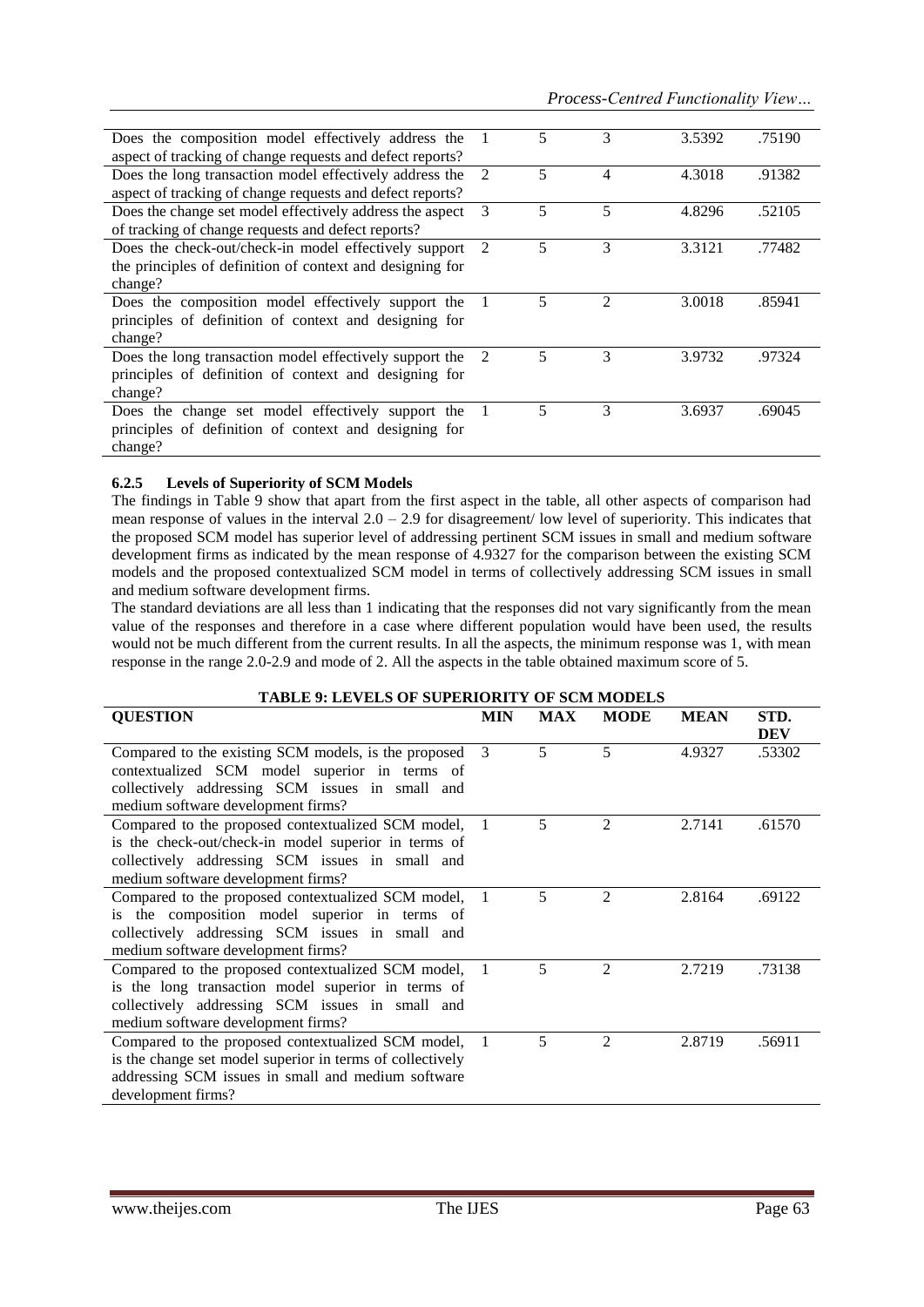### **VII. DISCUSSION**

### **7.1 Proposed Contextualized SCM Model**

The study results indicated that: the proposed contextualized SCM model meets the SCM requirements of a significant majority of the small and medium software development firms in Nairobi, Kenya in terms of the approach it employs; its effectiveness as an SCM model; its ability to efficiently address the challenges faced by a majority of the small and medium software development firms during the SCM process; its structurallyinherent nature of being adaptive, contextualizable, relevant and beneficial to the firm in question regardless of the context upon which the firm operates in if adopted as well as the fact that its process-oriented approach qualifying it to be faster to use, less tedious to apply, less bureaucratic to implement and overally easier to understand compared to the existing traditional standard SCM models. The study findings indicate that a majority (80%) of the study participants recommended highly the application of the proposed SCM model to own software development processes, more so in own SCM practice. This is a strong indication of the high capability of the proposed contextualized SCM model to meet the needs and requirements of small and medium software development firms in Nairobi, Kenya. This also confirms the proposed model's effective approach and ability to address the numerous challenges faced by small and medium software development firms in Nairobi, Kenya in such firms' practice of SCM as depicted in this study.

The study findings illustrated that, an overwhelming majority of the respondents (90%) are of the view that the proposed SCM model ought to be commercialized and customized to the specific needs of each of the individual software development firms in order for maximum benefits to be derived by the individual software development firms in such firms' SCM practice and general software engineering activities. This according to the study participants, will qualify the model as a SCM tool offering a precious solution to the numerous SCM challenges currently faced by such software development firms. A majority of the respondents looked forward to the proposed SCM model being developed into a software tool that can be commercialized and customized to the needs of individual firms.

#### **7.2 Effectiveness of Proposed Contextualized SCM Model**

The second objective of this study was to evaluate the effectiveness of the proposed contextualized SCM model in small and medium software development firms. The study results indicate that majority of the respondents had high perception towards the proposed SCM model (47.2%) while 38.6% of the respondents had moderate perception towards the proposed SCM model. This is indication towards the fact that the proposed SCM model was effective in the sense that majority of the respondents had high level of perception (47.2%) and moderate level of perception (38.6%) towards its functionalities and application. This enables this particular proposed SCM model to be effective towards addressing pertinent SCM issues faced by the small and medium software development firms.

The study results as indicated by the mean value in the range of  $4.0 - 4.9$ , indicate that the respondents strongly agreed that the proposed SCM model effectively addresses pertinent issues of SCM such as the clear definition of processes through the process modeling approach used; the challenge of simultaneous update; the challenge of logical conflict; the challenge of tracking of change requests and defect reports; and the general challenges faced by small and medium software development firms in their SCM application. This is explicit indication that the proposed SCM model is effective as evidenced by the fact that it addresses the pertinent challenges in existing SCM models identified previously in this study.

Findings from the study indicate that majority (81.2%) of the respondents are of the view that the proposed SCM model is effective in improving how their firms apply the SCM process. This is significantly positive indication of the effectiveness of the proposed SCM model in addressing the needs of small and medium software development firms.

The study results shown in Table 8 indicate strong level of agreement by the respondents as shown by mean value range of 4.0 – 4.9. The proposed SCM model has adopted elements of the check-out/check-in model to address the challenge of simultaneous update. According to the results in Table 8, the check-out/check-in model has mean score of 4.8721 which is higher compared to the composition model (3.7240), the long transaction model (4.1104) and the change set model (3.9281). This is indication that by adopting elements of the check-out/check-in model, the proposed SCM model is better placed in addressing the challenge of simultaneous update. The proposed SCM model in addition, as adopted elements of the long transaction model to address the challenge of logical conflict. Based on the results in Table 8, the long transaction model has mean score of 4.9321 which is higher as compared to the check-out/check-in model (4.7149), the composition model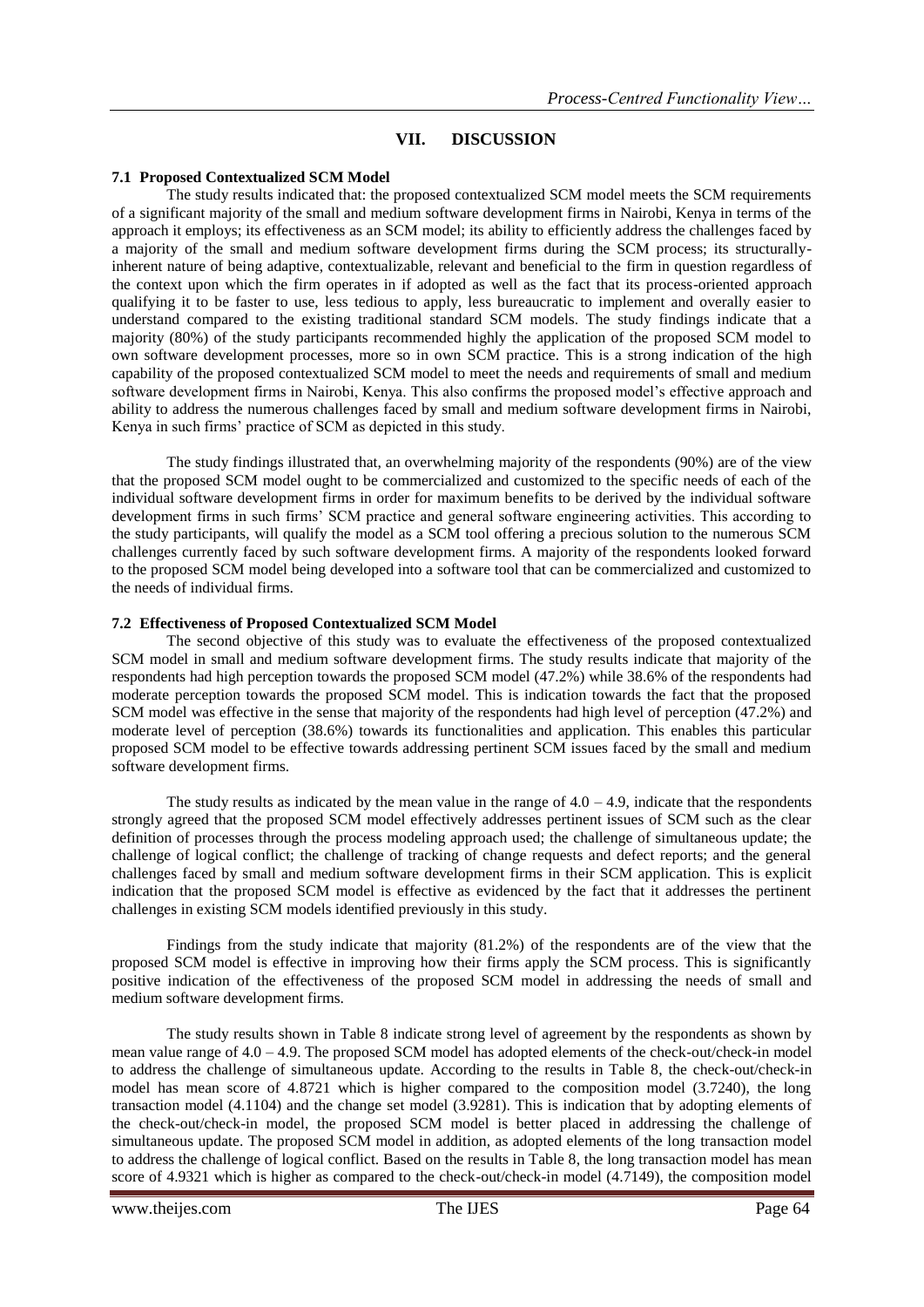(4.0381) and the change set model (3.9926). This is an indication that by adopting elements of the long transaction model, the proposed SCM model is better placed in addressing the challenge of logical conflict. The proposed model has adopted elements of the change set model to handle the challenge of tracking of change requests and defect reports. The results in Table 8 show that the change set model has mean score of 4.8296 which is higher as compared to the check-out/check-in model (3.9999), the composition model (3.5392) and the long transaction model (4.3018). This is indication that by adopting elements of the change set model to handle the challenge of tracking of change requests and defect reports, the proposed SCM model is better placed in addressing the challenge of tracking of change requests and defect reports.

The study results in Table 9 show that the proposed contextualized SCM model has higher superiority level as indicated by the mean score of 4.9327 as compared to other existing SCM models which score: checkout/check-in model (2.7141), composition model (2.8164), long transaction model (2.7219) and change set model (2.8719). This is explicit indication that the proposed contextualized SCM model is superior in terms of collectively addressing SCM issues in small and medium software development firms.

### **VIII. CONCLUSION**

The study results indicated that: the proposed contextualized SCM model meets the SCM requirements of a significant majority of the small and medium software development firms in Nairobi, Kenya in terms of the approach it employs; its effectiveness as an SCM model; its ability to efficiently address the challenges faced by a majority of the small and medium software development firms during the SCM process; its structurallyinherent nature of being adaptive, contextualizable, relevant and beneficial to the firm in question regardless of the context upon which the firm operates in if adopted as well as the fact that its process-oriented approach qualifying it to be faster to use, less tedious to apply, less bureaucratic to implement and overally easier to understand compared to the existing traditional standard SCM models. This is a robust indication that the proposed contextualized SCM Model captures the aspirations of the software developers and lead developers of acquiring an SCM model that is: effective to use; addresses the numerous challenges they encounter during the SCM practice; adaptive; customizable; contextualizable; less bureaucratic in its operation; less labour intensive; less expensive to apply; modular and easier to follow due to its process-centric approach to SCM and last but not least modifiable to suit the context of the particular firm's environment. The study findings indicate that a majority (80%) of the study participants recommended highly the application of the proposed SCM model in own software development processes, more so in such firms' SCM practice. This is a strong indication that the proposed contextualized SCM model captures the aspirations of the purpose of this study. This study proposed a software configuration management model that is adaptable and customizable to the SCM requirements of the specific firm and actively took into consideration the context under which the firm operates. This is especially significant for the small and medium software development firms that operate in different policy, regulatory, industry and organizational contexts. The applicability of the models designed for developed countries is not always relevant to small and medium software development firms in developing countries.

In addition, this study proposed an SCM Model that has a process-centered functionality view of the software configuration management process. This approach includes the context into process descriptions, enabling process owners to design their processes for change and switch processes during execution resulting in adaptive and modular processes. Moreover, the process designs can be reused by different projects with a similar context and can be switched during process execution if the given project's context changes. This contributed significantly to addressing pertinent issues, problems and weaknesses inherent in existing SCM models and even systems that have adopted these existing SCM models in such systems' functionalities.

The study findings illustrated that, an overwhelming majority of the respondents (90%) are of the view that the proposed SCM model ought to be commercialized and customized to the specific needs of each of the individual software development firms in order for maximum benefits to be derived by the individual software development firms in such firms' SCM practice and general software engineering activities. This according to the study participants, will qualify the model as a SCM tool offering a precious solution to the numerous SCM challenges currently faced by them as software development firms. A majority of the respondents looked forward to the proposed SCM model being developed into a software tool that can be commercialized and customized to the needs of individual firms.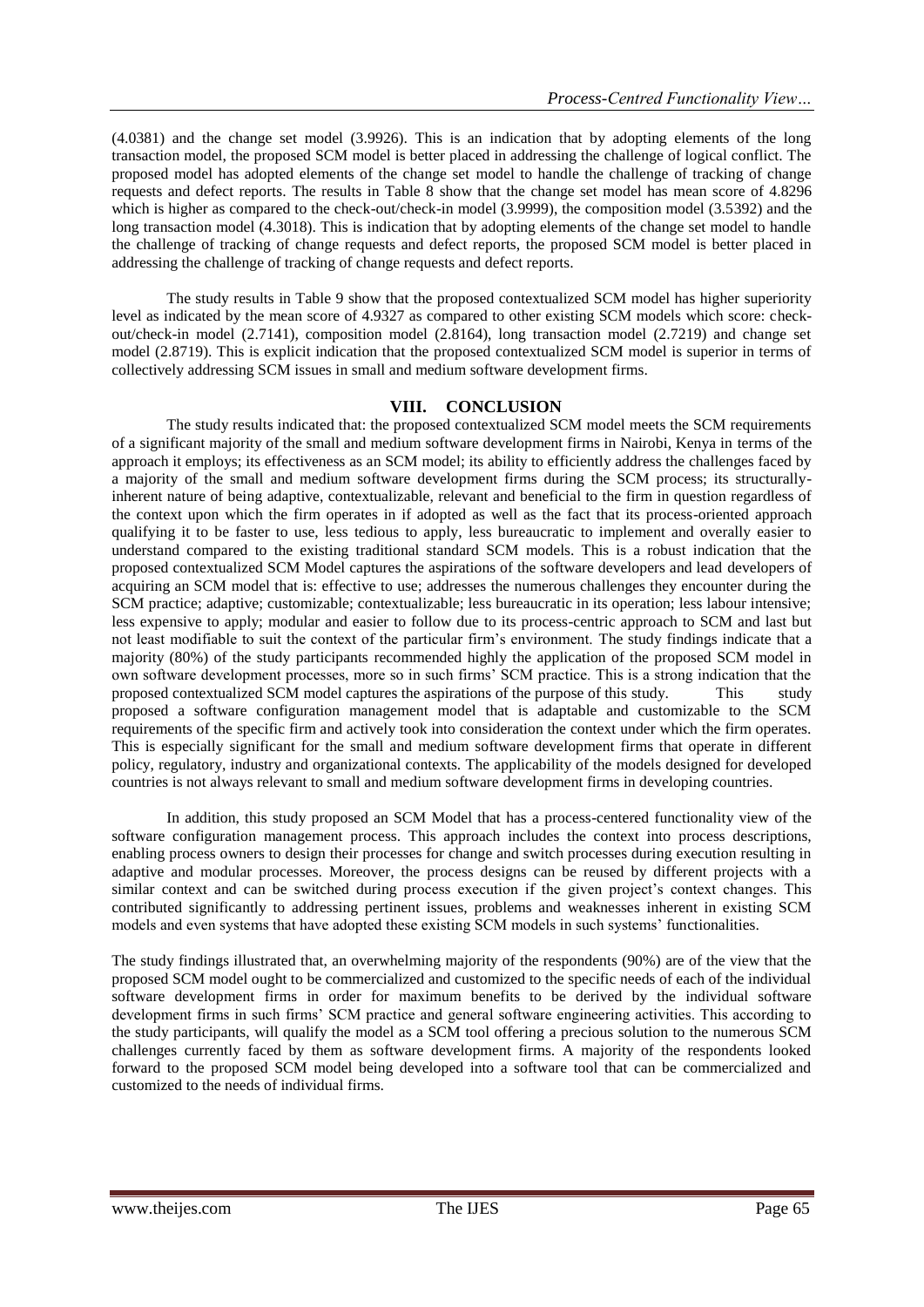### **IX. RECOMMENDATIONS**

This study recommends the adoption of the proposed Contextualized SCM Model to ensure that the concerned firms follow the SCM practice in a conventional, standard, accountable, relevant and auditable manner. By robustly adopting the "context" element into its structure, this proposed SCM model ensures that firms are able to practice SCM in a manner that is relevant to such firms' environment of operation and in doing so, the firms reap maximum benefits from own SCM practice. Below is a description of the contextualized software configuration management model for small and medium software development firms in Nairobi, Kenya:



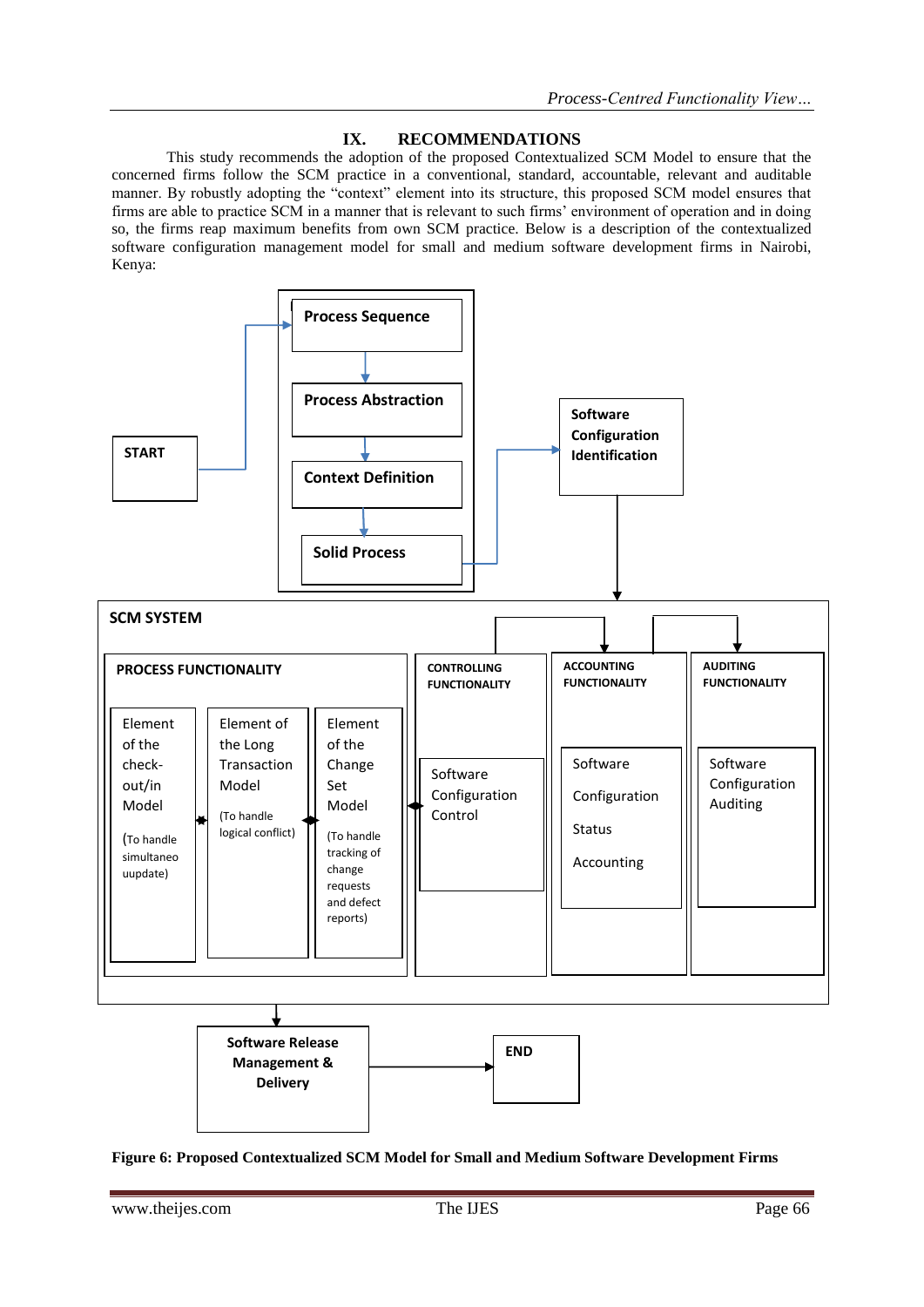#### **REFERENCES**

- [1]. Aggarwal, H. (2012). Identification of Effective Key Processes in Software Process Improvement Models for SMEs. *International Journal of Research in Engineering & Applied Sciences*, 2(2):
- [2]. Aiello, R., and Sachs, L. (2010). *Configuration Management Best Practices: Practical Methods that work in the Real World, 1st edition*. Addisson-Wesley Professional.
- [3]. Alzaga, A., and Martin, J. (2010). *A Design Process Model to Support Concurrent Project Development in Networks of SMEs*. Foundation TEKNIKER, Eibar, Spain.
- [4]. Anquetil, N., Kulesza, U., Mitschke, R., Moreira, A., Royer, J., Rummler, A., and Sousa, A. (2010). *A model-driven traceability framework for software product lines*. New York: Springer-Verlag.
- [5]. Baddoo, N., and Hall, T. (2010). De-Motivators for Software Process Improvement: An Analysis of Practitioners' views. *Journal of Systems and Software*, 66(1), 23-33.
- [6]. Balamuralidhar, P., and Prasad, R. (2011). Self-configuration and Optimization for cognitive networked devices. *Wireless Personal Communications: An International Journal*, 59(3), Kluwer Academic Publishers.
- [7]. Berzisa, S., and Grabis, J. (2011). Combining project requirements and knowledge in configuration of project management information systems. *Profes '11: Proceedings of the 12th International Conference on product focused software development and process improvement*. ACM.
- [8]. Biffl, S., and Schatten, A. (2009). A platform for service-oriented integration of software engineering environments. *Proceedings of the 2009 Conference on New Trends in Software Methodologies, Tools and Techniques*. IOS Press.
- [9]. Boas, G.V., Cavalcanti, A.R., and Amaral, M.P. (2010). An Approach to implement Software Process Improvement in Small and Mid-Sized Organizations. *Proceedings of the 2010 Seventh International Conference on the Quality of Information and Communications Technology*, IEEE Computer Society.
- [10]. Boden, A., Muller, C., and Nett, B. (2011). Conducting a Business Ethnography in Global Software Development Projects of Small German Enterprises. *Information and Software Technology*, 53(9), Butterworth-Heinemann.
- [11]. Bose, I., Pal, R., and Ye, A. (2008). ERP and SCM systems integration: The case of a valve manufacturer in China. *Information and Management*, 45(4). Elsevier Science Publishers.
- [12]. B.V.*Capability Maturity Model Integration (CMMI) Overview.* Carnegie Mellon University: Software Engineering Institute.
- [13]. Chen, C.Y., and Chen, P.C. (2009). A Holistic approach to managing software change impact. *Journal of Systems and Software*, 82(12). Elsevier Science Inc.
- [14]. Chen, N., Hoi, S., & Xiao, X. (2011). Software process evaluation: A machine learning approach. *ASE '11: Proceedings of the 2011 26th IEEE/ACM International Conference on Automated Software Engineering.* IEEE Computer Society.
- *[15].* Christensen, H.B. (1999). The Ragnarok Architectural Software Configuration Management Model. *Proceedings of the 32nd Hawaii International Conference on System Sciences.*
- [16]. Clarke, P., O'Connor, R. (2011). An Approach to evaluating Software Process Adaptation. In: *Proceedings of the 11th International Conference on Software Process Improvement and Capability Determination,* pp.28-41. Springer-Verlag, Hiedelberg/Berlin, Germany.
- [17]. Clarke, P., O'Connor, R., Yilmaz, M. (2010). *A hierarchy of SPI activities for software SMEs: results from ISO/IEC 12207-based SPI assessments.* Dublin City University, Ireland.
- [18]. Cravino, P., Lawrence, D., Lopez, A., Onorato, B., and Shen, Z. (2009).*Enterprise Software Configuration Management Solutions for Distributed and System Z*. International Business Machines (IBM).
- [19]. Crowston, K., Wei, K., Howison, J., and Wiggins, A. (2012). Free/Libre open-source software development: What we know and what we do not know. *Computing Surveys (CSUR)*, 4(2). ACM.
- [20]. Dabbish, L.A., Wagstrom, P.,Sarma,A., and Herbsleb, J.D. (2010). Coordination in innovative design and engineering: observations from a lunar robotics project. *Group '10: Proceedings of the16th ACM international conference on supporting group work.* ACM.
- [21]. Dix, A., &Gongora, L. (2011). Externalisation and Design. *DESIRE '11: Proceedings ofthe second conference on creativity and innovation in design.* ACM.
- [22]. Duhan, S., Levy, M., and Powell, P. (2012). *Is Strategy in SMEs using Organizational Capabilities: The CPX Framework.* United Kingdom.
- [23]. Elmroth, E., Hernandez, F., and Tordsson, J. (2010). Three fundamental dimensions of scientific workflow interoperability: model of computation, language, and execution environment. *Future Generation Computer Systems*, 26(2). Elsevier Science Publishers B.V.
- [24]. Er, N.P., and Erbas, C. (2010). Aligning software configuration management with governance structures. *SDC '10: Proceedings of the 2010 ICSE Workshop on Software Development Governance,* ACM.
- [25]. European Telecommunications Standards Institute. (2011). *Small and Medium-sized Enterprises (SMEs) in Standardization; Understanding and Supporting SME involvement in ICT standardization.* Sophia AntipolisCedex- France.
- [26]. Feiler, P.H. (2010). *Configuration Management models in commercial Environments.*Tech Rept. CMU/SEI-91-TR-7, ADA 235782, Software Engineering Institute,Carnegie Mellon University.
- [27]. Forte, G. (1989). In search of the Integrated Environment. *CASE Outlook*. Retrieved on July19, 2012, from journals.tubitak.gov.tr.
- [28]. Fruhauf, K., and Zeller, A. (1999).*Software Configuration Management: State of the Art, State of the Practice.*
- [29]. Ghobakhloo, M., Sabouri, M.S., Hong, T.S., and Zulkifli, N. (2011). Information Technology Adoption in Small and Medium-Sized Enterprises; An Appraisal of Two Decades Literature. *Interdisciplinary Journal of Research in Business,* 1(7), Pp.53-80.
- [30]. Habra, N., Niyitugabira, E., Lamblin, A., and Renault, A. (2011). *Software Process Improvement in Small Organizations using Gradual Evaluation Schema*. University of Namur.
- [31]. Hadden, R. (1998). "Key Practices to the CMM: Inappropriate for Small Projects Panel". In: *Proceedings of the Software Engineering Process Group Conference,* Chicago.
- [32]. Heer, T., Heller, M., Westfechtel, B., and Worzberger, R. (2010). *Tool Support for dynamic development processes*. Springer-Verlag.
- [33]. Hong, M., Zhang, L., and Fuqing, Y. (2002). A Component-based software configuration management model and its supporting system. *Journal of Computer Science and Technology*, 17(4). Institute of Computing Technology.
- [34]. Hudson, M., Smart, A., and Bourne, M. (2001). Theory and Practice in SME performance measurement systems. *International Journal of Operations & Product Management,* 21(8), pp. 1096-1115.
- [35]. Humble, J., and Farley, D. (2010). *Continuous Delivery: Reliable Software Releases through Build, Test, and Deployment Automation, 1 st edition*. Addison-Wesley Professional.
- [36]. Jimenez, M., Vizcaino, A., and Piattini, M. (2010). Improving Distributed Software Development in Small and Medium Enterprises. *The Open Software Engineering Journal,* 4, pp.26-37.